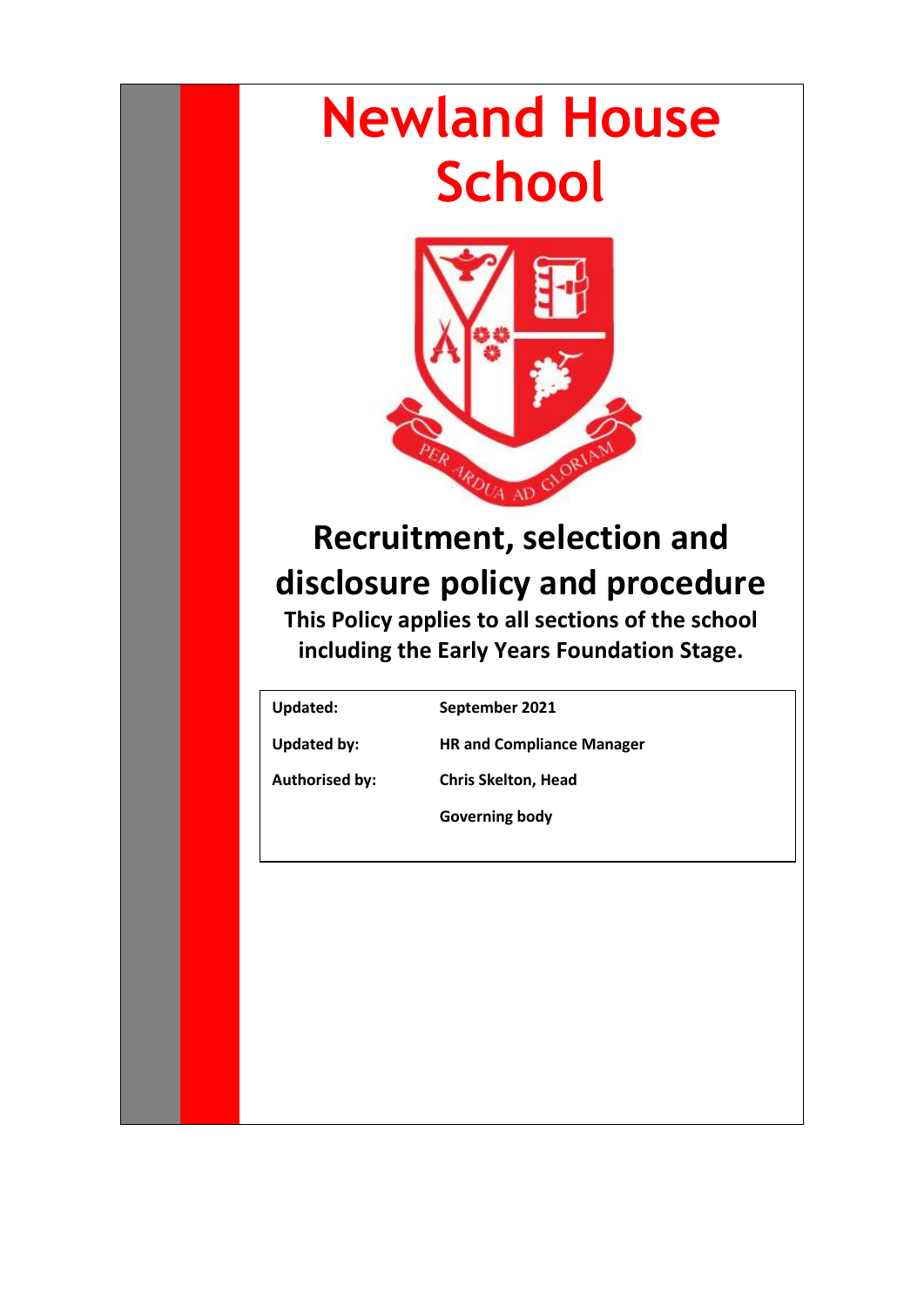| <b>Contents</b>                                |                                                           |  |         |
|------------------------------------------------|-----------------------------------------------------------|--|---------|
| 1                                              | Introduction                                              |  | Page 3  |
| $\overline{2}$                                 | Data protection                                           |  | Page 3  |
| 3                                              | Recruitment and selection procedure                       |  | Page 3  |
| 4                                              | Pre-employment checks                                     |  | Page 5  |
| 5                                              | Contractors and agency staff                              |  | Page 17 |
| 6                                              | Volunteers                                                |  | Page 17 |
| 7                                              | Visiting speakers and the Prevent duty                    |  | Page 18 |
| 8                                              | Policy on recruitment of e-offenders                      |  | Page 18 |
| 9                                              | Retention of records                                      |  | Page 20 |
| 10                                             | Whistleblowing and exit interviews                        |  | Page 20 |
| 11                                             | Referrals to the DBS and Teaching regulation Agency (TRA) |  | Page 21 |
| 12                                             | <b>Further information</b>                                |  | Page 21 |
| <b>Appendices</b>                              |                                                           |  |         |
| List of valid identity documents<br>Appendix 1 |                                                           |  | Page 22 |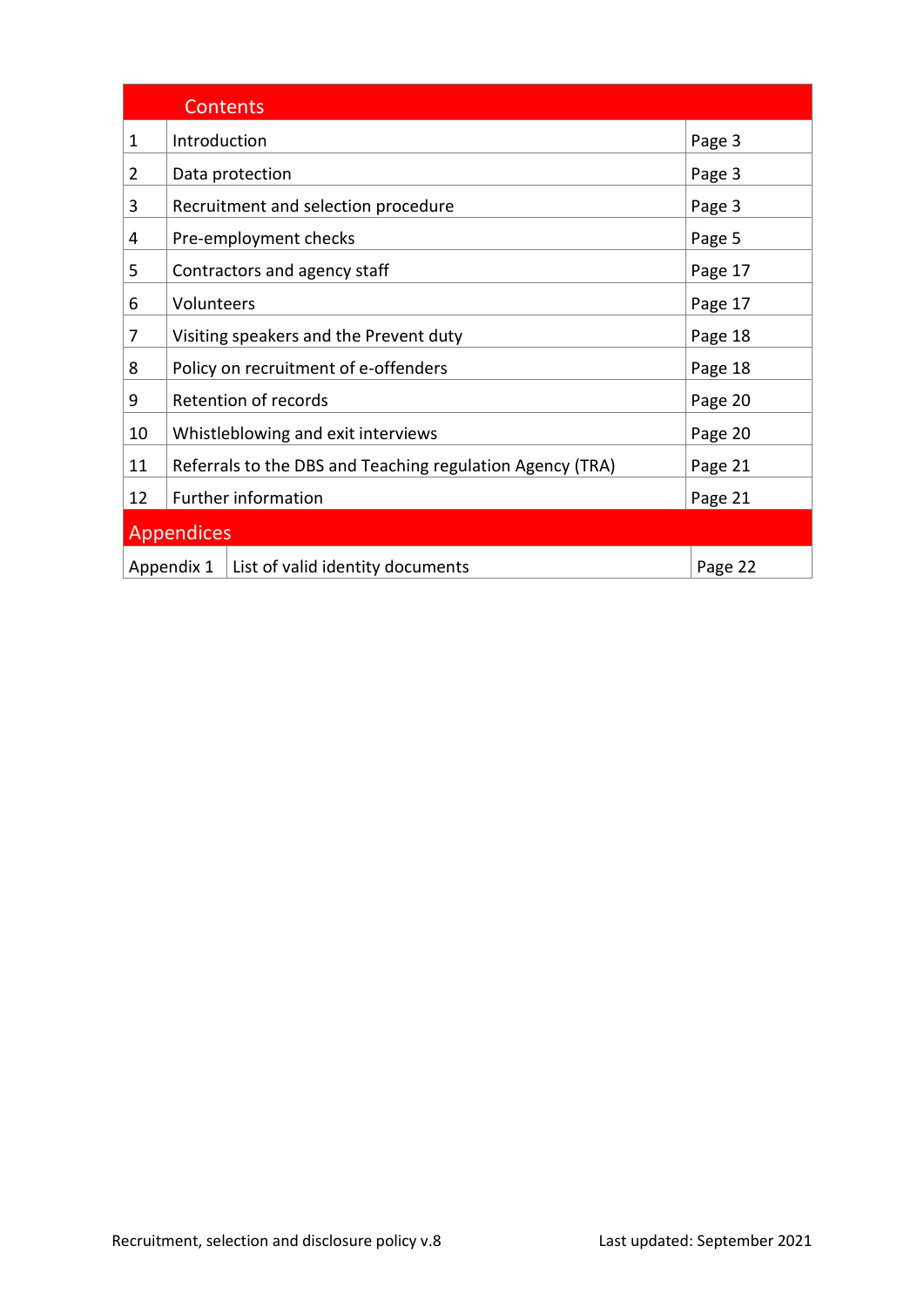## <span id="page-2-0"></span>**1. Introduction**

- 1.1 Newland House School is committed to providing the best possible care and education to its pupils and to safeguarding and promoting the welfare of children and young people. The School is also committed to providing a supportive and flexible working environment to all its members of staff. The School recognises that, in order to achieve these aims, it is of fundamental importance to attract, recruit and retain staff of the highest calibre who share this commitment.
- 1.2 The aims of the School's recruitment policy are as follows:
	- to ensure that the best possible staff are recruited on the basis of their merits, abilities and suitability for the position
	- to ensure that all job applicants are considered equally and consistently
	- to ensure that no job applicant is treated unfairly on any grounds including race, colour, nationality, ethnic or national origin, religion or religious belief, sex or sexual orientation, marital or civil partner status, disability or age
	- to ensure compliance with all relevant legislation, recommendations and guidance including the Education (Independent School Standards) Regulations 2014 (ISSRs), the statutory guidance published by the Department for Education (**DfE**), *Safeguarding children and safer recruitment in education* (**SCSRE**), *Keeping Children Safe in Education (September 2021) (KCSIE) Disqualification under the Childcare Act 2006 (DUCA), the Prevent Duty Guidance for England and Wales 2015 (the Prevent Duty Guidance*) and any guidance or code of practice published by the Disclosure and Barring Service (**DBS**) and
	- to ensure that the School meets its commitment to safeguarding and promoting the welfare of children and young people by carrying out all necessary preemployment checks.
- 1.3 Employees involved in the recruitment and selection of staff are responsible for familiarising themselves with and complying with the provisions of this policy.

# <span id="page-2-1"></span>**2. Data protection**

2.1 The School is legally required to carry out the pre-appointment checks detailed in this procedure. Staff and prospective staff will be required to provide certain information to the School to enable the School to carry out the checks that are applicable to their role. The School will also be required to provide certain information to third parties, such as the Disclosure and Barring Service and the Teaching Regulation Agency (previously known as the National College for Teaching and Leadership (**NCTL**)). Failure to provide requested information may result in the School not being able to meet its employment, safeguarding or legal obligations. The School will process personal information in accordance with its Staff Privacy Notice.

#### <span id="page-2-2"></span>**3. Recruitment and selection procedure**

3.1 All applicants for employment will be required to complete an application form containing questions about their academic and employment history and their suitability for the role. Incomplete application forms will be returned to the applicant where the deadline for completed application forms has not passed. Should there be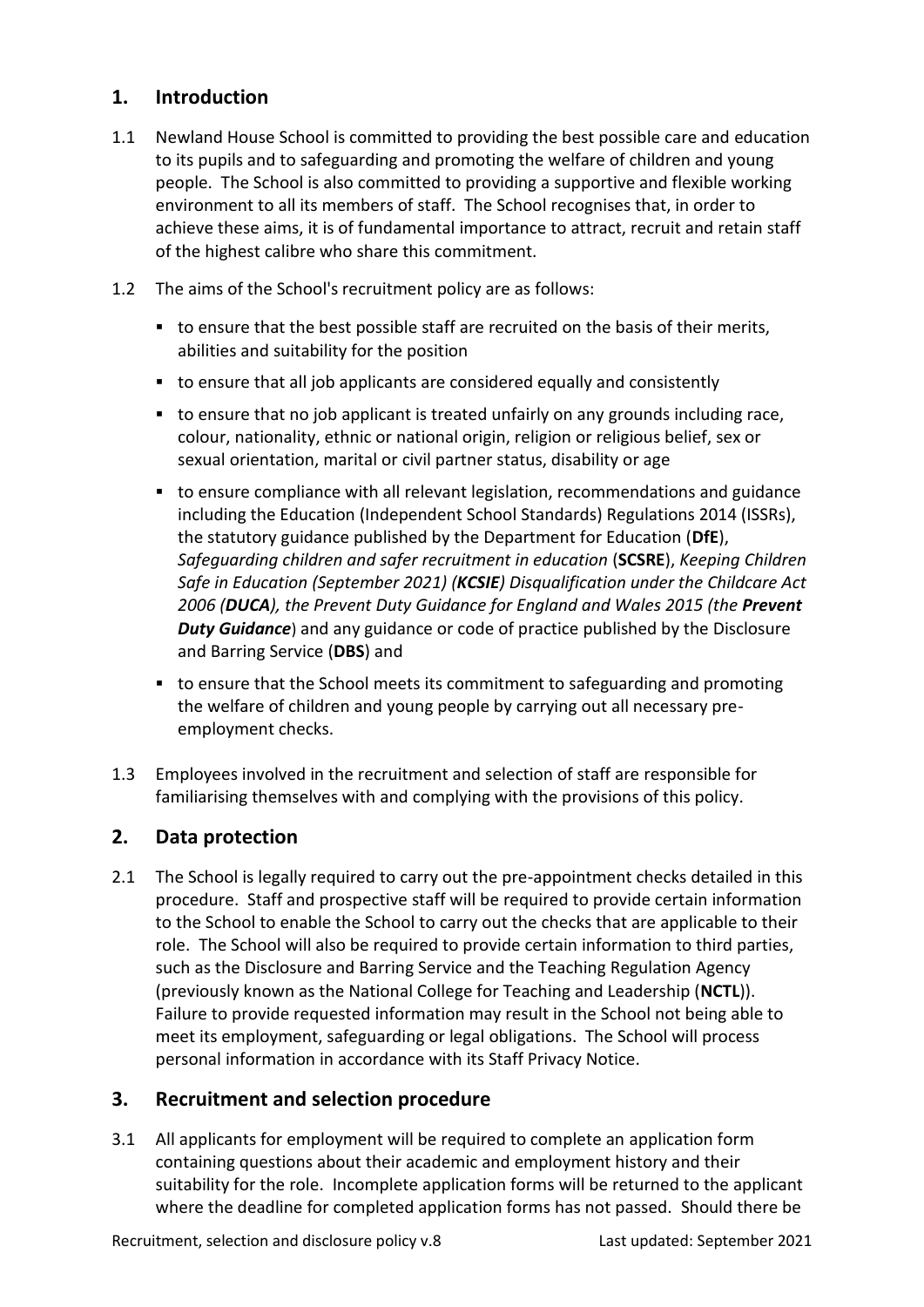any gaps in academic or employment history, a satisfactory explanation must be provided. A CV will not be accepted in place of the completed application form.

- 3.2 Applicants will receive a job description and person specification for the role applied for. Application forms, job descriptions, person specifications, this policy and the School's Safeguarding and child protection policy are available to download from the School's website and can be printed and forwarded to applicants on request.
- 3.3 The School will then conduct a shortlisting exercise by reviewing all application forms received in order to determine which applicants will be invited for interview. The shortlisting exercise will usually be conducted by two members of staff who will ideally also be involved in the interview process.
- 3.4 Shortlisted applicants will be invited to attend a formal interview at which their skills and experience will be discussed in more detail. All shortlisted applicants will be tested at interview about their suitability to work with children.
- 3.5 All shortlisted applicants will be required to complete a self-declaration form prior to interview in which they will be asked to provide information about their criminal records history and other factors relevant to their suitability to work with children. This information will be considered and discussed with applicants at interview.
- 3.6 If it is decided to make an offer of employment following the formal interview, any such offer will be conditional on the following:
	- the agreement of a mutually acceptable start date and the signing of a contract incorporating the School's standard terms and conditions of employment
	- verification of the applicant's identity (where that has not previously been verified)
	- verification of qualifications, whether professional or otherwise, which the School takes into account in making the appointment decision, or which are referred to in the application form, whether a requirement for the role or not
	- verification of the applicant's employment history
	- the receipt of two references (one of which must be from the applicant's most recent employer) which the School considers to be satisfactory
	- for positions which involve "teaching work", information about whether the applicant has ever been referred to, or is the subject of a sanction, restriction or prohibition issued by the Teaching Regulation Agency which renders them unable or unsuitable to work at the School
	- for applicants who have carried out teaching work outside the UK, information about whether the applicant has ever been referred to, or is the subject of a sanction issued by a regulator of the teaching profession in any other country which renders them unable or unsuitable to work at the School
	- where the position amounts to "regulated activity" (see 4.24.2 below) the receipt of an enhanced disclosure from the DBS which the School considers to be satisfactory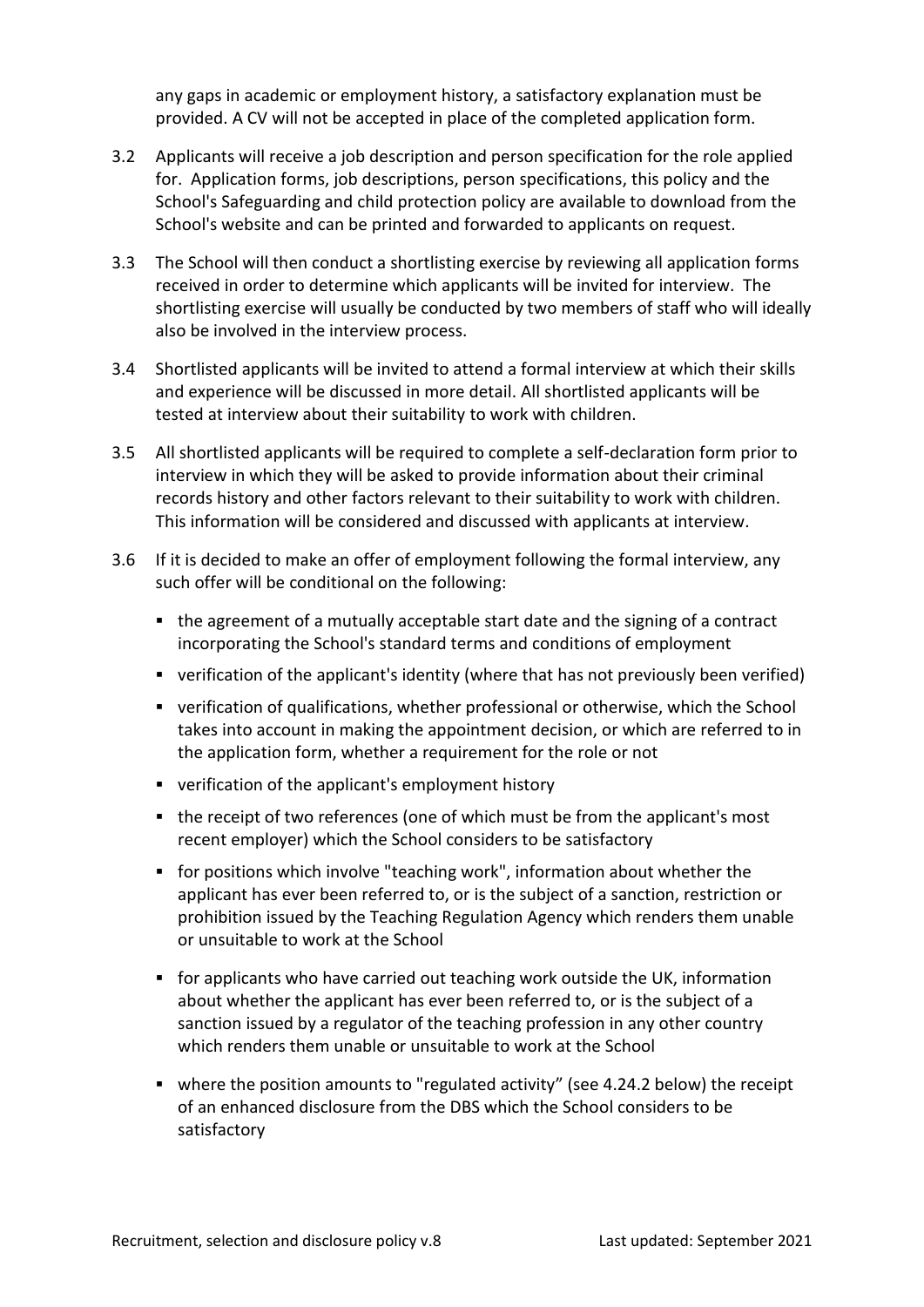- where the position amounts to "regulated activity" (see 4.24.2 below) confirmation that the applicant is not named on the Children's Barred List<sup>1</sup>
- **•** information about whether the applicant has been subject to a direction under section 142 of the Education Act 2002 which renders them unable or unsuitable to work at the School
- for management positions, information about whether the applicant has ever been referred to the Department for Education, or is subject of a direction under section 128 of the Education and Skills Act 2008 which renders them unable or suitable to work at the school
- **•** confirmation that the applicant is not disqualified from acting as a trustee  $/$ governor or senior manager of a charity under the Charities Act 2011 (if applicable, see section 4.37 below)
- confirmation that the applicant is not disqualified from working in connection with early or later years' provision (see section 4.38 below)
- verification of the applicant's medical fitness for the role (see 4.38.8 below); and
- verification of the applicant's right to work in the UK
- any further checks which are necessary as a result of the applicant having lived or worked outside of the UK which may include an overseas criminal records check, certificate of good conduct or professional references.

#### <span id="page-4-0"></span>**4. Pre-employment checks**

- 4.1 In accordance with the recommendations set out in KCSIE, DUCA and the requirements of the ISSRs the School carries out a number of pre-employment checks in respect of all prospective staff.
- 4.2 In addition to the checks set out below, the School reserves the right to obtain such formal or informal background information about an applicant as is reasonable in the circumstances to determine whether they are suitable to work at the School. This may include internet and social media searches.
- 4.3 In fulfilling its obligations, the School does not discriminate on the grounds of race, colour, nationality, ethnic or national origin, religion or religious belief, sex or sexual orientation, marital or civil partner status, disability or age.

<sup>1</sup> **The School is not permitted to check the Children's Barred List unless an individual will be engaging in "regulated activity". The School is required to carry out an enhanced DBS check for all staff, supply staff and governors who will be engaging in regulated activity. However, the School can also carry out an enhanced DBS check on a person who would be carrying out regulated activity but for the fact that they do not carry out their duties frequently enough i.e. roles which would amount to regulated activity if carried out more frequently.**

**Whether a position amounts to "regulated activity" must therefore be considered by the School in order to decide which checks are appropriate. It is however likely that in nearly all cases the School will be able to carry out an enhanced DBS check and a Children's Barred List check.**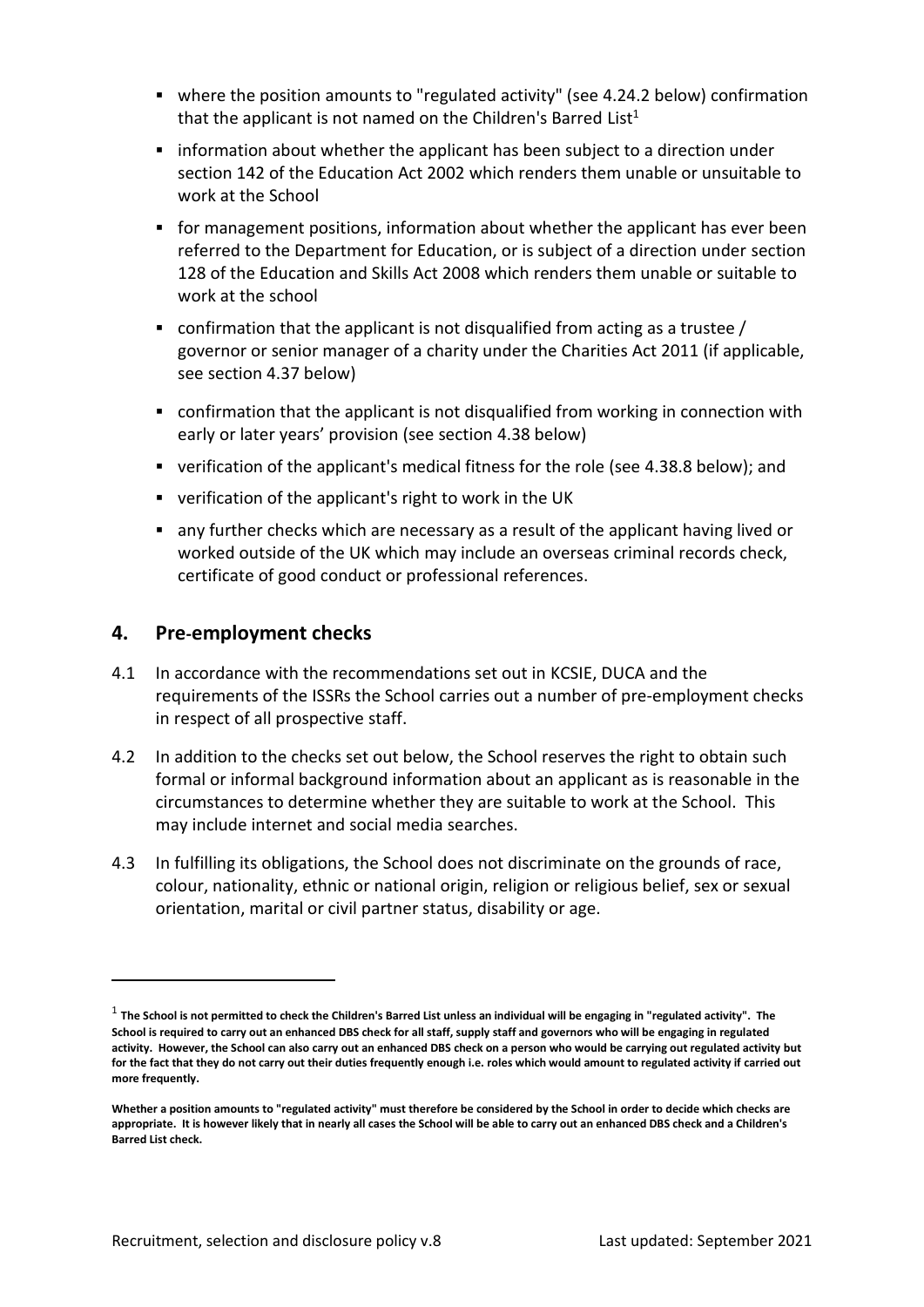#### **Verification of identity and address, right to work in the UK and qualifications**

- 4.4 All applicants who are invited to an interview will be required to bring with them evidence of their identity<sup>2</sup>, right to work in the UK, address and qualifications.
- 4.5 The School asks for this information at interview to ensure that the person attending interview is who they claim to be, that they are permitted to work for the School if appointed and that they hold appropriate qualifications.
- 4.6 **Identity and address**: all applicants must bring with them to interview, original documents which evidence their identity and address as set out below and in the list of valid identity documents at [Appendix 1](#page-21-0) (these requirements comply with DBS identity checking guidelines):
	- $\blacksquare$  one document from Group 1<sup>3</sup>; and
	- two further documents from either of Group 1, Group 2a or Group 2b, one of which must verify the applicant's current address; and
	- original documents confirming any educational and professional qualifications referred to in their application form.
- 4.7 Where an applicant claims to have changed his/her name by deed poll or any other means (for example, marriage, adoption, statutory declaration) he/she will be required to provide documentary evidence of the change. They will also be required to provide their birth certificate.
- 4.8 The School asks for the date of birth of all applicants in order to verify identity (and check for any unexplained discrepancies in the employment and education history of all applicants. The School does not discriminate on the grounds of age.
- 4.9 Right to work in the UK: all applicants must also bring to interview a valid form of evidence which confirms their right to work in the UK. Valid forms of evidence can be found in the Home Office 'Right to Work Checklist': (Right to work checklist (publishing.service.gov.uk)).
- 4.10 The School will check this evidence in accordance with the Home Office 'Code of Practice on preventing illegal working: Civil penalty scheme for employers: 1 July 2021' (Code of practice on preventing illegal working (publishing.service.gov.uk)).
- 4.11 Qualifications: all applicants must also bring to interview original documents which evidence any educational and professional qualifications referred to in their application form and / or which the School requests.

#### **References**

4.12 References will be taken up on short listed candidates prior to interview where possible. Please note that no questions will be asked about health or medical fitness prior to any offer of employment being made.

<sup>2</sup> On 9 March 2020 (during the COVID 19 pandemic), the DBS announced a temporary relaxation in the requirements for a face to face ID check for standard and enhanced applications. ID verification can be processed via video using either scanned images of the ID documents or the applicant can present/ show them during a video call.

<sup>&</sup>lt;sup>3</sup> applicants must always provide their birth certificate as one form of identity unless there is good reason why this cannot be provided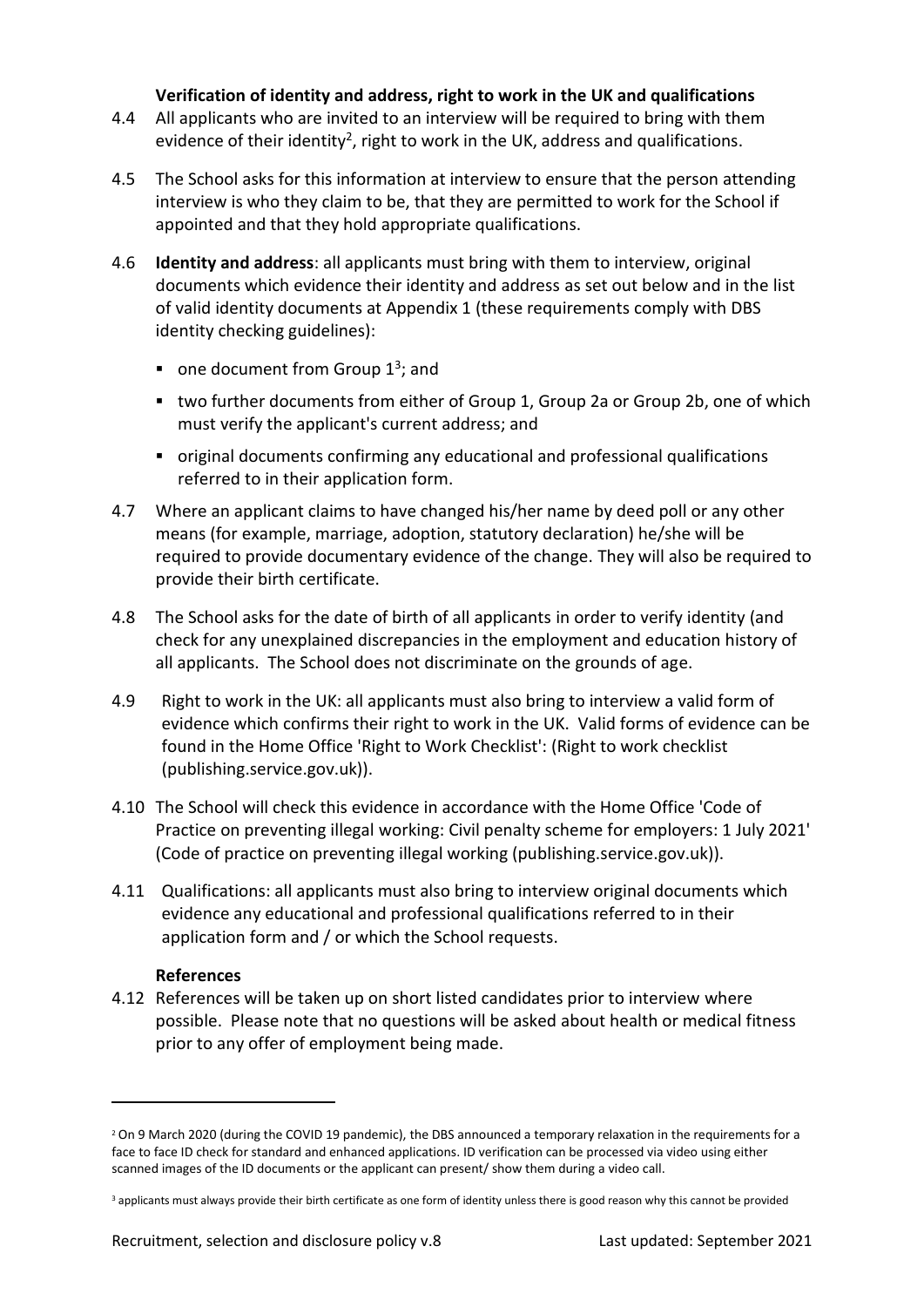- 4.13 All offers of employment will be subject to the receipt of a minimum of two references which are considered satisfactory by the School. One of the references must be from the applicant's current or most recent employer. If the current/most recent employment does/did not involve work with children, then the second reference should be from the employer with whom the applicant most recently worked with children. Neither referee should be a relative or someone known to the applicant solely as a friend.
- 4.14 All referees will be asked whether they believe the applicant is suitable for the job for which they have applied and whether they have any reason to believe that the applicant is unsuitable to work with children. All referees will be sent a copy of the job description and person specification for the role for which the applicant has applied. If the referee is a current or previous employer, they will also be asked to confirm the following:
	- the applicant's dates of employment, salary, job title / duties, reason for leaving, performance, sickness<sup>4</sup> and disciplinary record
	- whether the applicant has ever been the subject of disciplinary procedures involving issues related to the safety and welfare of children (including any in which the disciplinary sanction has expired), except where the issues were deemed to have resulted from allegations which were found to be false, unfounded, unsubstantiated or malicious
	- whether any allegations or concerns have been raised about the applicant that relate to the safety and welfare of children or young people or behaviour towards children or young people, except where the allegation or concerns were found to be false, unfounded, unsubstantiated or malicious and
	- whether the applicant could be considered to be involved in "extremism" (see the definition of "extremism" at 7.4 below).
- 4.15 The School will only accept references obtained directly from the referee and it will not rely on references or testimonials provided by the applicant or on open references or testimonials.
- 4.16 The School will compare all references with any information given on the application form. Any discrepancies or inconsistencies in the information will be taken up with the applicant and the relevant referee before any appointment is confirmed.
- 4.17 Where a reference is not received prior to interview it will be reviewed upon receipt. Any discrepancies identified between the reference and the application form and/or the interview assessment form will be considered by the School. The applicant may be asked to provide further information or clarification before an appointment can be confirmed.
- 4.18 If factual references are received i.e. those which contain limited information such as job title and dates of employment, this will not necessarily disadvantage an applicant

<sup>4</sup> questions about health or sickness records will only be included in reference requests sent out after the offer of employment has been made.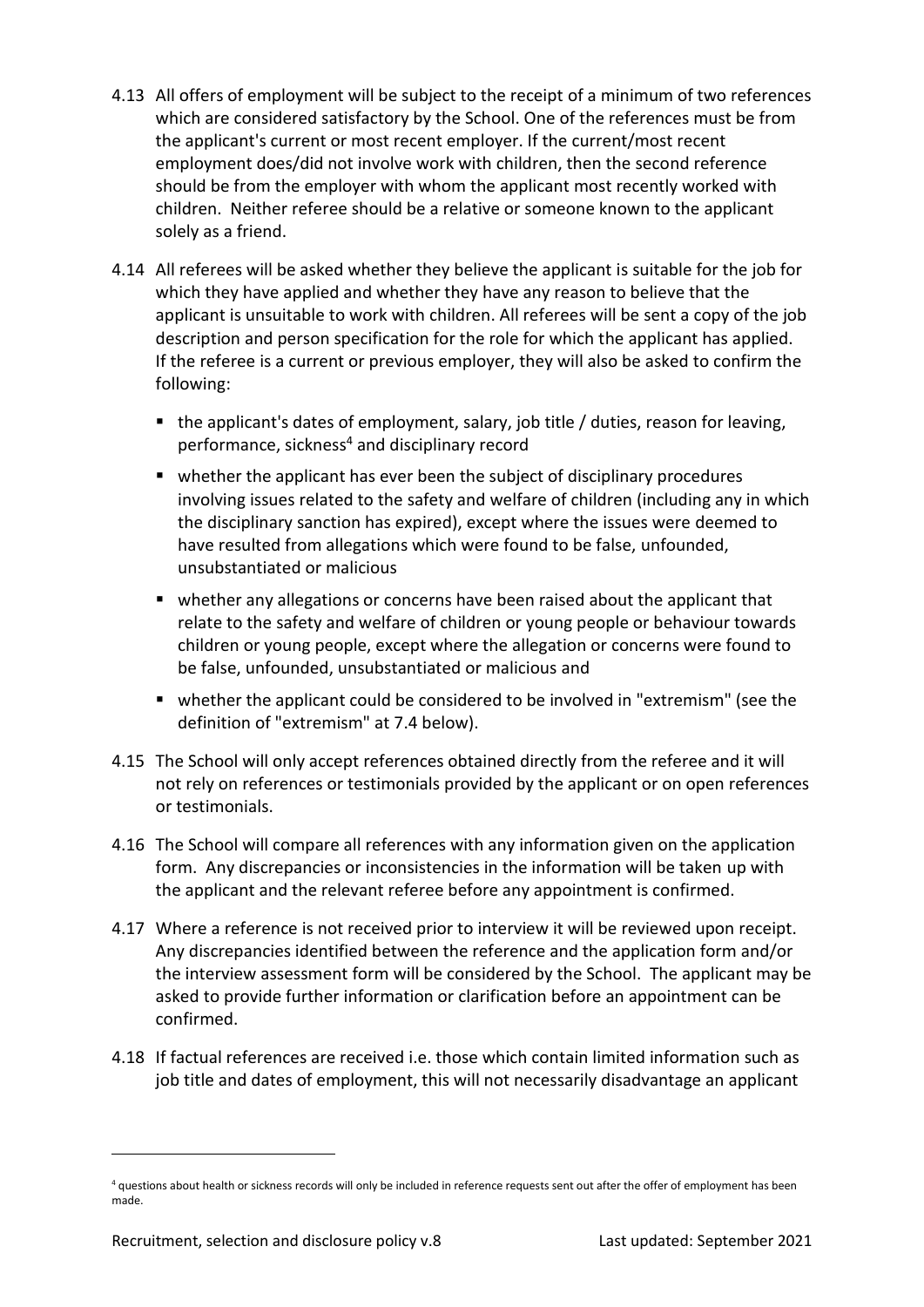although additional references may be sought before an appointment can be confirmed.

- 4.19 The School may at its discretion make telephone contact with any referee to verify the details of the written reference provided.
- 4.20 The School treats all references given or received as confidential which means that the applicant will not usually be provided with a copy.
- 4.21 All references received from a school must be countersigned by the Head of that school.
- 4.22 All internal candidates who apply for a new role at the School will have their application assessed in accordance with this procedure. References may be taken up on all internal candidates as part of the application process and can be provided by colleagues as the School will be the most recent employer and will previously have taken up references from past employers.

#### **Criminal Records Check**

- 4.23 Due to the nature of the work, the School applies for an enhanced disclosure from the DBS in respect of all prospective staff members, governors and volunteers.
- 4.24 Prior to 29 May 2013 an enhanced disclosure contained details of all convictions on record (including those which are defined as "spent" under the Rehabilitation of Offenders Act 1974) together with details of any cautions, reprimands or warnings held on the Police National Computer. It could also contain non-conviction information from local police records which a chief police officer considered relevant to the role applied for at the School.

#### **4.24.1 DBS filtering rules**

with effect from 29 May 2013, the DBS commenced the filtering and removal of certain specified information relating to old and minor criminal offences from all criminal records disclosures. The filtering rules developed by the DBS and the Home Office designate certain spent convictions and cautions as 'protected'. 'Protected' convictions and cautions are included in DBS certificate and job applicants are not required to disclose them during the recruitment process. It is unlawful for an employer to take into account a conviction or caution that should not have been disclosed. If a protected conviction or caution is inadvertently disclosed to the School during the recruitment process it must be disregarded when making a recruitment decision.

A conviction will always be disclosable if it was imposed for a "specified offence" committed at any age. A caution issued for a "specified offence" committed over the age of 18 will always be disclosable. However, a caution issued for a "specified offence" committed under the age of 18 is never disclosable. "Specified offences" are usually of a serious violent or sexual nature, or are relevant for safeguarding children and vulnerable adults. The list of "specified offences" can be found at:

https://www.gov.uk/government/publications/dbs-list-of-offences-that-will-never-befiltered-from-a-criminal-record-check

The filtering rules have recently been updated and work as follows: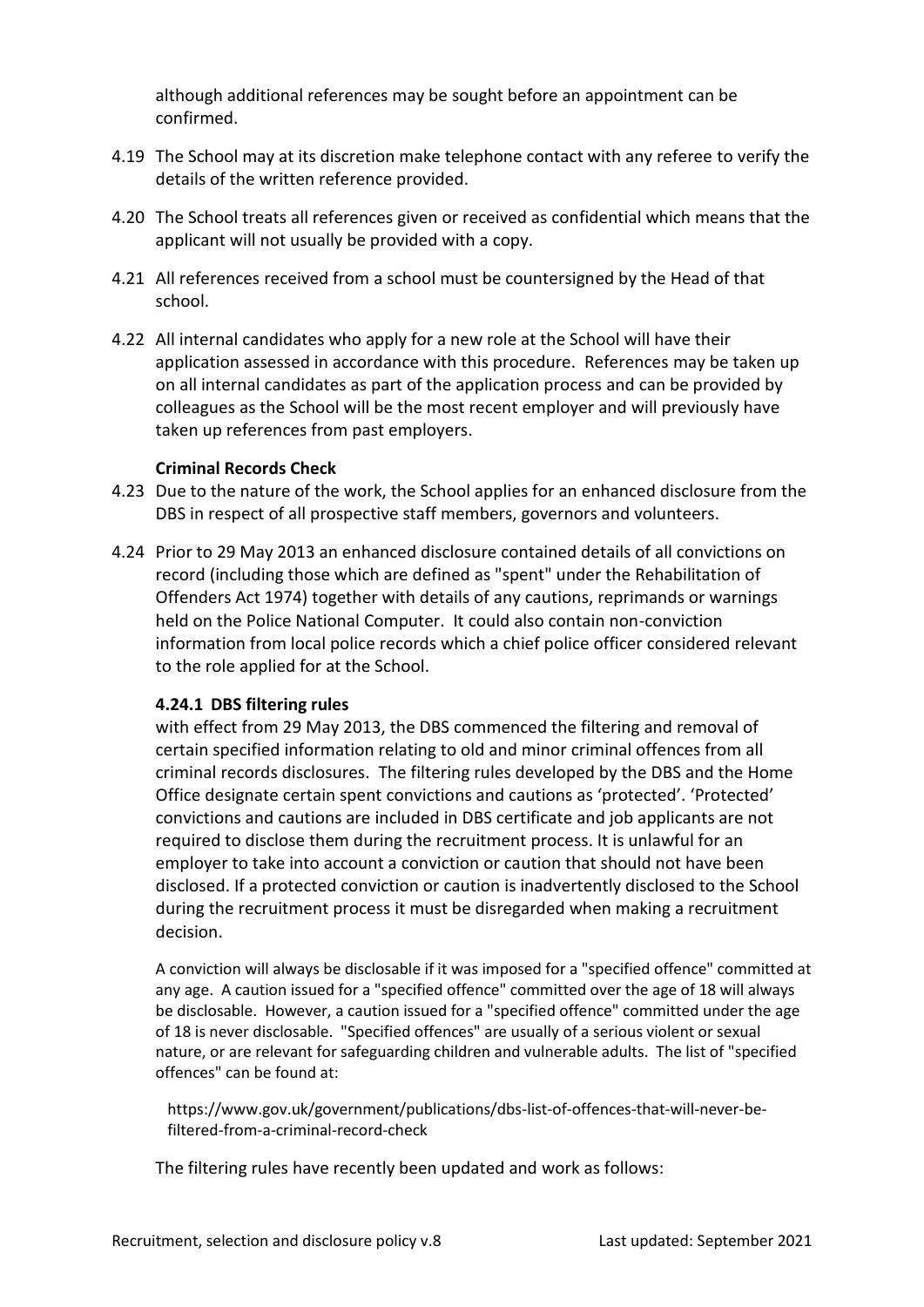#### **For those aged 18 or over at the time of an offence**

A spent criminal conviction for an offence committed in the United Kingdom when a person was over the age of 18 will not be disclosed in a DBS certificate (and does not have to be disclosed by the job applicant) if:

- a) eleven years have elapsed since the date of the conviction
- b) it did not result in a custodial sentence and
- c) it was not imposed for a 'specified offence'

A spent caution for an offence committed when a person was aged 18 will not be disclosed in a DBS certificate (and does not have to be disclosed by the job applicant) if:

- a) six years have elapsed since the date it was issued: and
- b) it was not issued for a 'specified offence'.

#### **For those aged under 18 at the time of an offence**

A spent conviction for an offence committed when a person was under the age of 18 will not be disclosed in a DBS certificate (and does not need to be disclosed by the job applicant) if:

- a) five and a half years have elapsed since the date of the conviction
- b) it did not result in a custodial sentence and
- c) it was not imposed for a 'specified offence'.

A caution issued for an offence committed when a person was under the age of 18 will never be disclosed in a DBS certificate (and does not have to be disclosed by the job applicant).

#### **4.24.2 Regulated activity**

The School applies for an enhanced disclosure from the DBS and a check of the Children's Barred List (now known as an Enhanced Check for Regulated Activity) in respect of all positions at the School which amount to "regulated activity" as defined in the Safeguarding Vulnerable Groups Act 2006 (as amended). The purpose of carrying out an Enhanced Check for Regulated Activity is to identify whether an applicant is barred from working with children by inclusion on the Children's Barred List and to obtain other relevant suitability information. Any position undertaken at, or on behalf of, the School (whether paid or unpaid), will amount to "regulated activity" if it is carried out:

- frequently, meaning once a week or more or
- overnight, meaning between 2.00 a.m. and 6.00 a.m. or
- satisfies the "period condition", meaning four times or more in a 30-day period and
- provides the opportunity for contact with children.

Roles which are carried out on an unpaid / voluntary basis will only amount to regulated activity if, in addition to the above, they are carried out on an unsupervised basis.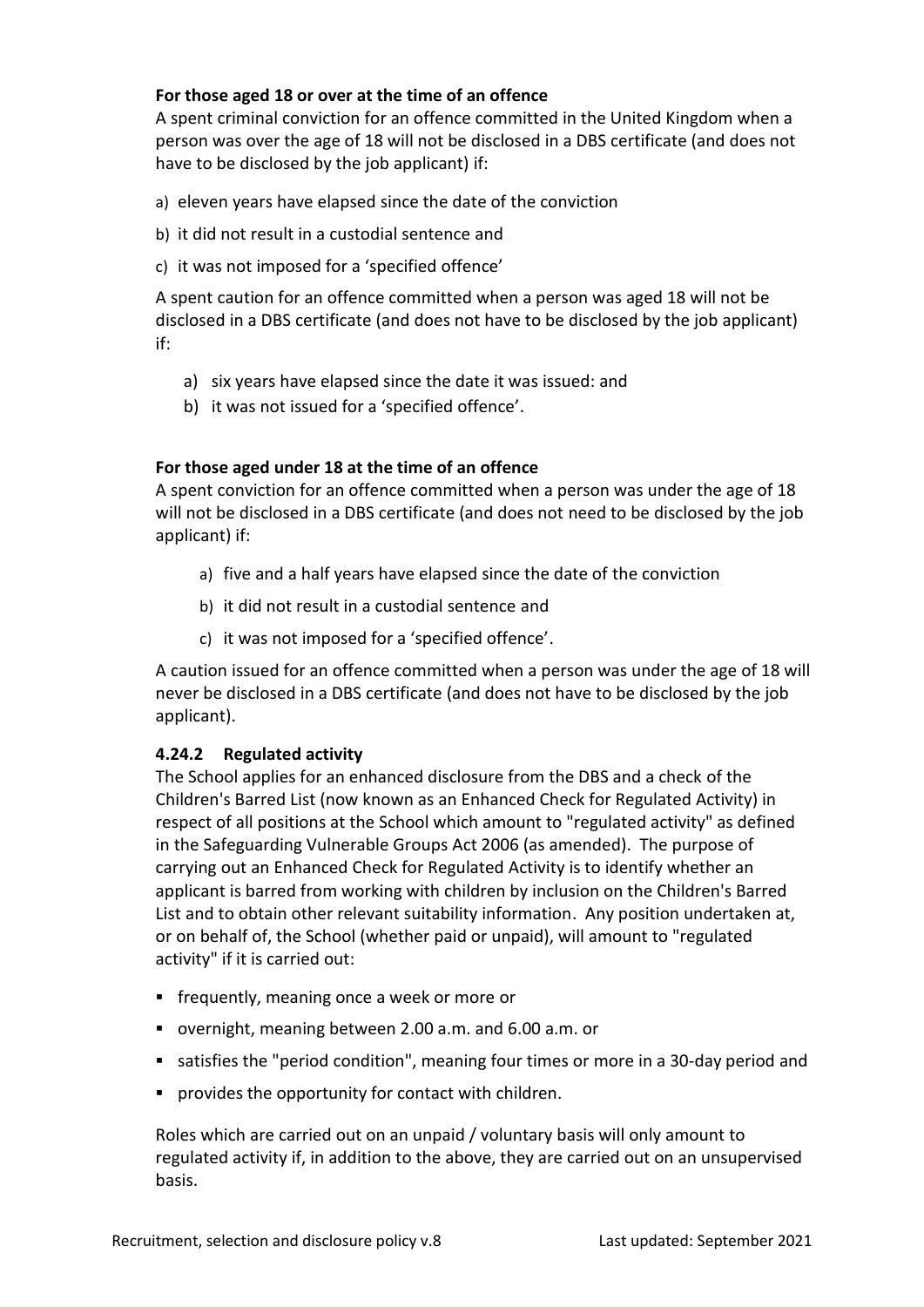It is for the School to decide whether a role amounts to "regulated activity" taking into account all the relevant circumstances. However, nearly all posts at the School amount to regulated activity. It is the School's policy to carry out both an enhanced DBS check and a check of the Children's Barred List on all applicants who are appointed to work in regulated activity. Limited exceptions could include an administrative post undertaken on a temporary basis in the School office outside of term time or voluntary posts which are supervised

#### **4.24.3 DBS disclosure certificate**

The DBS now issues a DBS disclosure certificate to the subject of the check only, rather than to the School. It is a condition of employment with the School that the **original** disclosure certificate is provided to the School within two weeks of it being received by the applicant. Original certificates should not be sent by post and applicants must instead bring the original certificate into the School within two weeks of it being received. A convenient time and date for doing so should be arranged with the HR & Compliance Manager as soon as the certificate has been received. Applicants who are unable to attend at the School to provide the certificate are required to send in a certified copy by post or email within two weeks of the original disclosure certificate being received. Certified copies must be sent to the HR & Compliance Manager. Where a certified copy is sent, the original disclosure certificate must still be provided prior to the first day of work. Employment will remain conditional upon the original certificate being provided and it being considered satisfactory by the School.

#### **4.24.4 Starting work pending receipt of DBS disclosure**

If there is a delay in receiving a DBS disclosure the Head has discretion to allow an individual to begin work pending receipt of the disclosure certificate. This will only be allowed if all other checks, including a clear check of the Children's Barred List (where the position amounts to regulated activity), have been completed and once appropriate supervision has been put in place.

#### **4.24.5 Applicants with periods of overseas residence**

DBS checks will still be requested for applicants with recent periods of overseas residence and those with little or no previous UK residence. The School will take into account the "DBS unusual addresses guide" in such circumstances.

For applicants who are living overseas, or who have lived overseas previously, obtaining a DBS certificate may be insufficient to establish their suitability to work at the School. In such cases the applicant will be required to provide additional information about their suitability from the country (or countries) in which they have lived. The School's policy is to request such information from each overseas country in which the applicant has lived for a period of three months or more in the previous five years.

When requesting such information, the School has regard to relevant government guidance and will therefore always require the applicant to apply for a formal check from the country in question i.e. a criminal records check (or equivalent) or a certificate of good conduct.

The School recognises that formal checks are not available from some countries, that they can be significantly delayed or that a response may not be provided. In such circumstances the School will seek to obtain further information from the country in question, such as a reference from any employment undertaken in that country.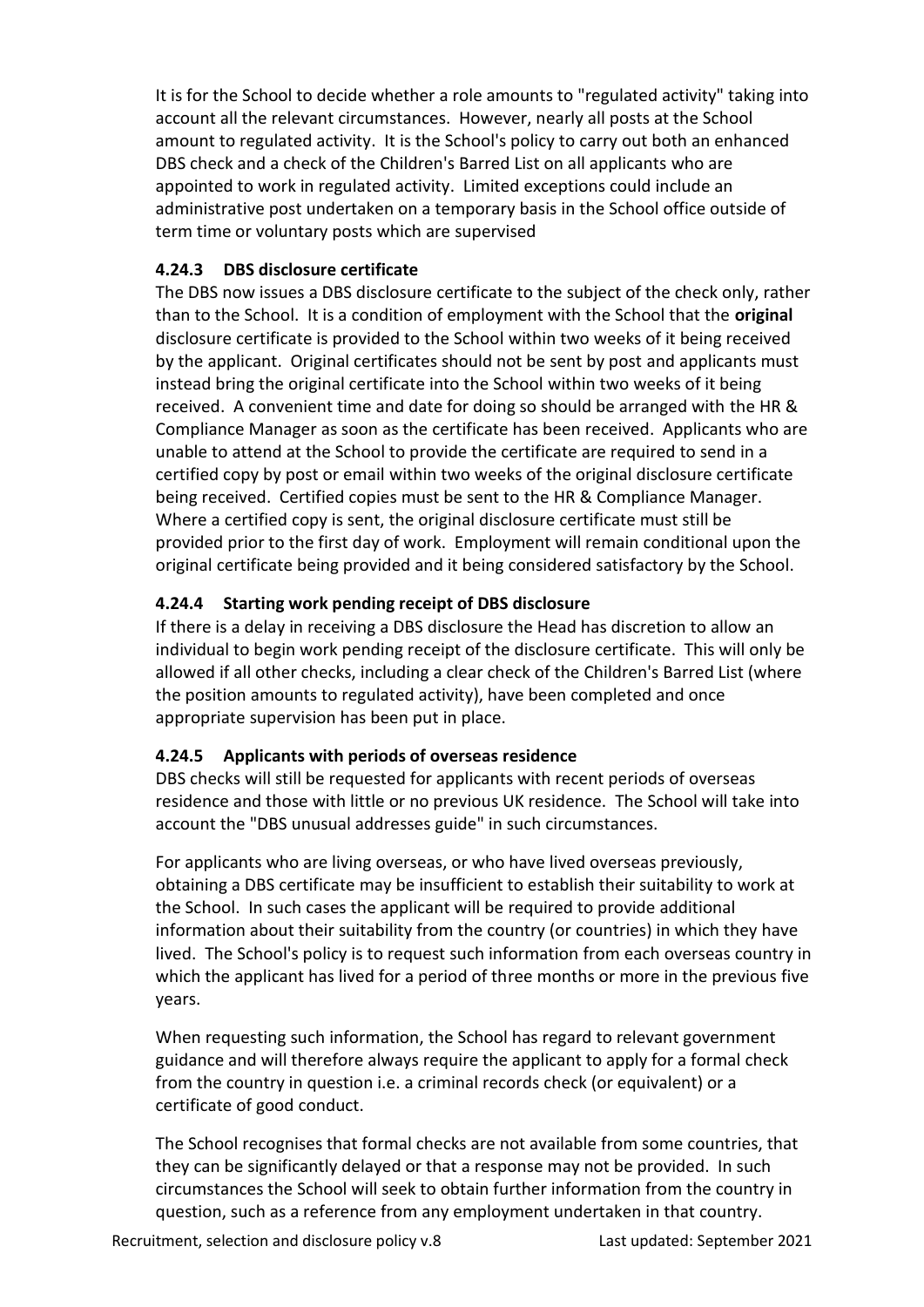In addition, where an applicant for a teaching position has worked as a teacher outside of the UK, the School will ask the applicant to obtain from the professional regulating authority of the teaching profession in each country in which they have worked as a teacher, evidence which confirms that they have not imposed any sanctions or restrictions on the applicant and that they are not aware of any reason why the applicant may be unsuitable to work as a teacher. The School will also ask shortlisted applicants (and their referees) to disclose whether they have ever been referred to, or are the subject of a sanction issued by, the regulator of the teaching profession in the countries in which they have carried out teaching work.

Sanctions and restrictions issued by the regulating authority of another country will not prevent a person from working as a teacher at the School. However, the School will take all relevant information into account in determining whether an applicant is suitable to work at the School.

The School may allow an applicant to commence work pending receipt of a formal check from a particular country if it has received a reference and/or letter of professional standing from that country and considers the applicant suitable to start work. Decisions on suitability will be based on all of the information that has been obtained during the recruitment process. Unless expressly waived by the School, continued employment will remain conditional upon the School being provided with the outcome of the formal check and it being considered satisfactory.

If no information is available from a particular country the School may allow an applicant to commence work if they are considered suitable based on all of the information that has been obtained during the recruitment process.

The School will take proportionate risk-based decisions on a person's suitability in these circumstances. All suitability assessments must be documented and retained on file

If the formal check is delayed and the School is not satisfied about the applicant's suitability in the absence of that information, the applicant's proposed start date may be delayed until the formal check is received.

#### **Prohibition from teaching check**

- 4.25 The School is required to check whether staff who carry out "teaching work" are prohibited from doing so. The School uses the Teaching Regulation Agency Teacher Services system to check whether successful applicants are the subject of a prohibition, or interim prohibition order issued by a professional conduct panel on behalf of the Teaching Regulation Agency.
- 4.26 In addition, the School asks all shortlisted applicants to declare whether they have ever been referred to, or are the subject of a sanction, restriction or prohibition issued by, the Teaching Regulation Agency or other equivalent body in the UK.
- 4.27 Where an applicant is not currently prohibited from teaching but has been the subject of a referral to, or hearing before, the Teaching Regulation Agency (or other equivalent body) whether or not that resulted in the imposition of a sanction, or where a sanction has lapsed or been lifted, the School will consider whether the facts of the case render the applicant unsuitable to work at the School.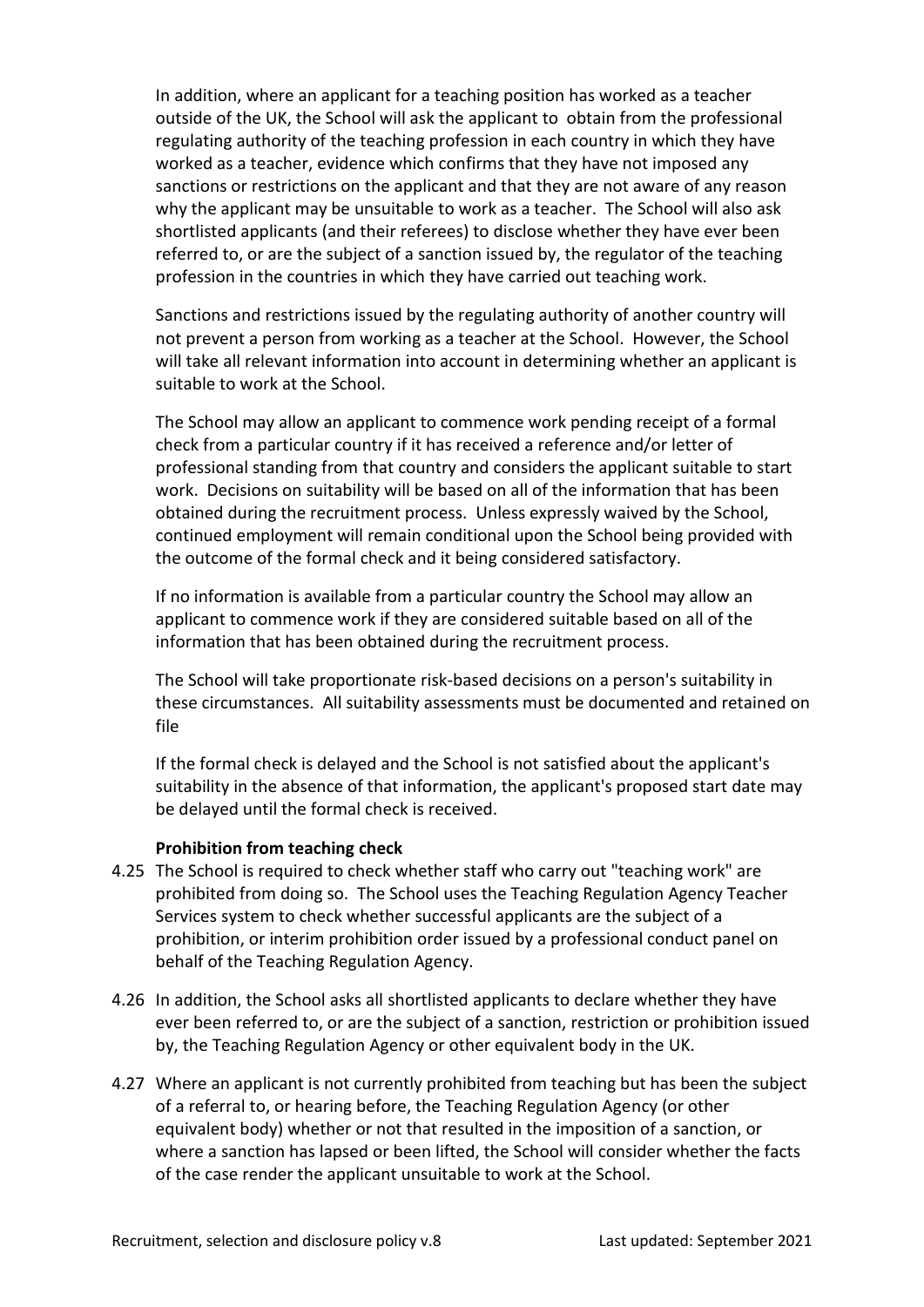- 4.28 The School applies the definition of "teaching work" set out in the Teachers' Disciplinary (England) Regulations 2012 which states that the following activities amount to "teaching work":
	- planning and preparing lessons and courses for pupils
	- delivering lessons to pupils
	- assessing the development, progress and attainment of pupils and
	- reporting on the development, progress and attainment of pupils.
- 4.29 The above activities do not amount to "teaching work" if they are supervised by a qualified teacher or other person nominated by the Head. If in any doubt or if the applicant has taught previously, or may teach in future, the check will be undertaken, including for sports coaches.

#### **Prohibition from management check**

- 4.30 The School is required to check whether any applicant for a management position is subject to a direction under section 128 of the Education and Skills Act 2008 which prohibits, disqualifies or restricts them from being involved in the management of an independent school (a **section 128 direction**).
- 4.31 The School will carry out checks for section 128 directions when appointing applicants into management positions from both outside the School and by internal promotion.
- 4.32 This check applies to appointments to the following positions made on or after 12 August 2015:
	- Head
	- teaching posts on the senior leadership team
	- teaching posts which carry a departmental head role and
	- support staff posts on the senior leadership team.

The School will assess on a case-by-case basis whether the check should be carried out when appointments are made to teaching and support staff roles which carry additional responsibilities.

- 4.33 All individuals who are appointed to the governing body will be subject to a section 128 direction check.
- 4.34 The relevant information is contained in the enhanced DBS disclosure certificate (which the School obtains for all posts at the School that amount to regulated activity). It can also be obtained through the Teaching Regulation Agency Teacher Services system. The School will use either, or both, methods to obtain this information.
- 4.35 In addition, the School asks all shortlisted applicants for management roles to declare in the application form whether they have ever been the subject of a referral to the Department for Education or are subject to a section 128 direction or any other sanction which prohibits, disqualifies or restricts them from being involved in the management of an independent school.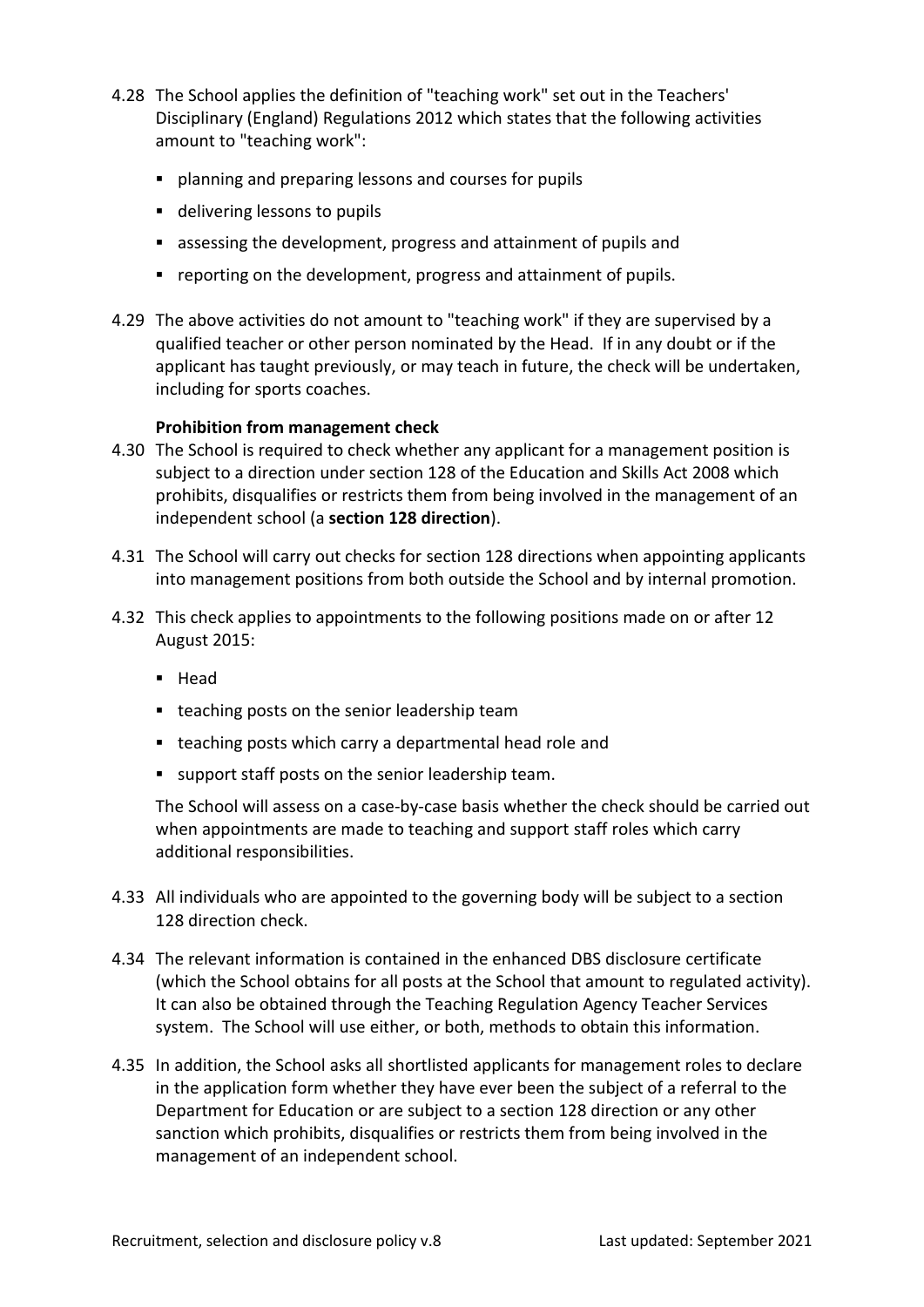4.36 Where an applicant is not currently prohibited from management but has been the subject of a referral to, or hearing before, the Department for Education or other appropriate body, whether or not that resulted in the imposition of a section 128 direction or other sanction, or where a section 128 direction or other sanction has lapsed or been lifted, the School will consider whether the facts of the case render the applicant unsuitable to work at the School.

#### 4.37 **Disqualification from acting as a charity trustee or senior manager**

#### **4.37.1 Background**

Under the Charities Act 2011 it is a criminal offence for a person to act as a trustee or senior manager of a charity when disqualified from doing so. The Charities Act 2011 sets out the grounds on which a person can be disqualified from acting as a trustee or senior manager. These include various spent and unspent criminal offences and other sanctions.

#### **4.37.2 Who is covered**

A person is considered to be a charity trustee if they are one of the people who have general control and management of the administration of the charity. In an independent school the trustees will typically be the governors of the school.

Senior managers include those employees who report directly to the charity trustees or have responsibility for the overall management and control of the charity's finances. At the School the disqualification rules will be applicable to all governors, the Head, Bursar and potentially other senior staff who report directly to the governors.

There is no single list or register that covers all of the disqualification criteria and the School therefore adopts a pragmatic approach to checking whether a person is disqualified. This is achieved by the use of a self-declaration form and the checking of relevant publicly accessible registers.

#### **4.37.3 Self-declaration**

All those who are covered by the disqualification rules are required to complete a self-declaration form to confirm whether, to the best of their knowledge, they are subject to any of the disqualification criteria.

A failure to disclose relevant information, or the provision of false information, which subsequently comes to the School's attention may result in the termination of an appointment as a governor or senior manager or the withdrawal of an offer of employment and may also amount to a criminal offence.

All those who are required to complete a self-declaration form are also under an ongoing duty to inform the School if there is a change in their circumstances that results or may result in them becoming disqualified from acting as a governor or senior manager.

#### **4.37.4 Checks by the School**

To ensure that it has accurate and up to date information the School will also check the following registers in respect of each governor and senior manager who is already in post or is appointed in future:

a) The Bankruptcy and Insolvency Register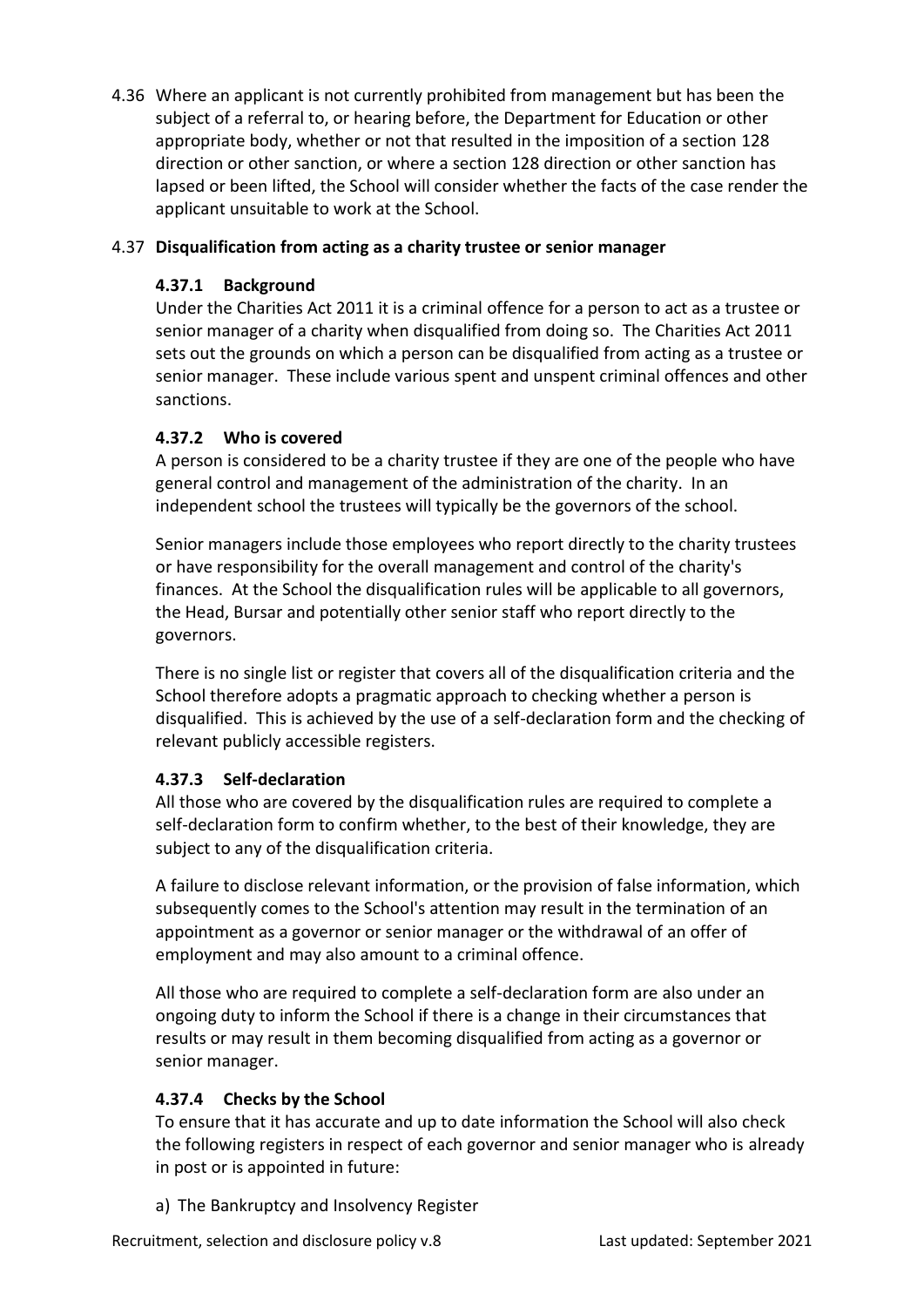- b) the register of disqualified directors maintained by Companies House and
- c) and the register of persons who have been removed as a charity trustee.

#### **4.37.5 Waiver**

A person who discloses that one or more of the disqualification criteria is applicable to them may apply to the Charity Commission for a waiver of the disqualification.

The School may at its absolute discretion withdraw an offer of employment for a senior manager or cease or terminate an appointment to the governing body if a waiver application becomes necessary or is rejected by the Charity Commission. The School is under no obligation to await the outcome of a Charity Commission waiver application before taking such action.

#### **Childcare disqualification**

4.38 The Childcare Act 2006 (the Act) and the Childcare (Disqualification) and Childcare (Early Years Provision Free of Charge) (Extended Entitlement) (Amendment) Regulations 2018 (Regulations) state that it is an offence for the School to employ anyone in connection with our early years provision (EYP) or later years' provision (LYP) who is disqualified or for a disqualified person to be directly involved in the management of EYP or LYP.

#### **4.38.1 Definitions**

(a) EYP includes usual school activities and any other supervised activity for a child up to 1 September after the child's 5th birthday, which takes place on the school premises during or outside of the normal school day

(b) LYP includes provision for children not in EYP and under the age of 8 which takes place on school premises outside of the normal school day, including, for example breakfast clubs, after school clubs and holiday clubs. It does not include extended school hours for co-curricular activities such as sports activities.

DUCA states that only those individuals who are employed directly to provide childcare are covered by the Regulations. "Childcare" means any form of care for a child, which includes education and any other supervised activity for a child who is aged 5 or under. "Childcare" in LYP does not include education during school hours but does cover before and after school clubs.

#### **4.38.2 Relevant roles**

Roles which will be covered by the Regulations are teaching and teaching assistant positions in EYP, and those which involve the supervision of under 8s in LYP. Those who are directly involved in the management of EYP and LYP include the Head and may also include other members of the leadership team as well as those involved in the day-to-day management of EYP or LYP at the School.

DUCA contains an express statement that cleaners, drivers, transport escorts, catering and office staff are not covered by the Regulations.

Some roles at the School may involve the provision of childcare in EYP or LYP on an occasional basis. They will not automatically be within the scope of the Regulations and the School will therefore consider whether they do on a case-by-case basis. The Regulations only apply to a limited number of roles within the School but do extend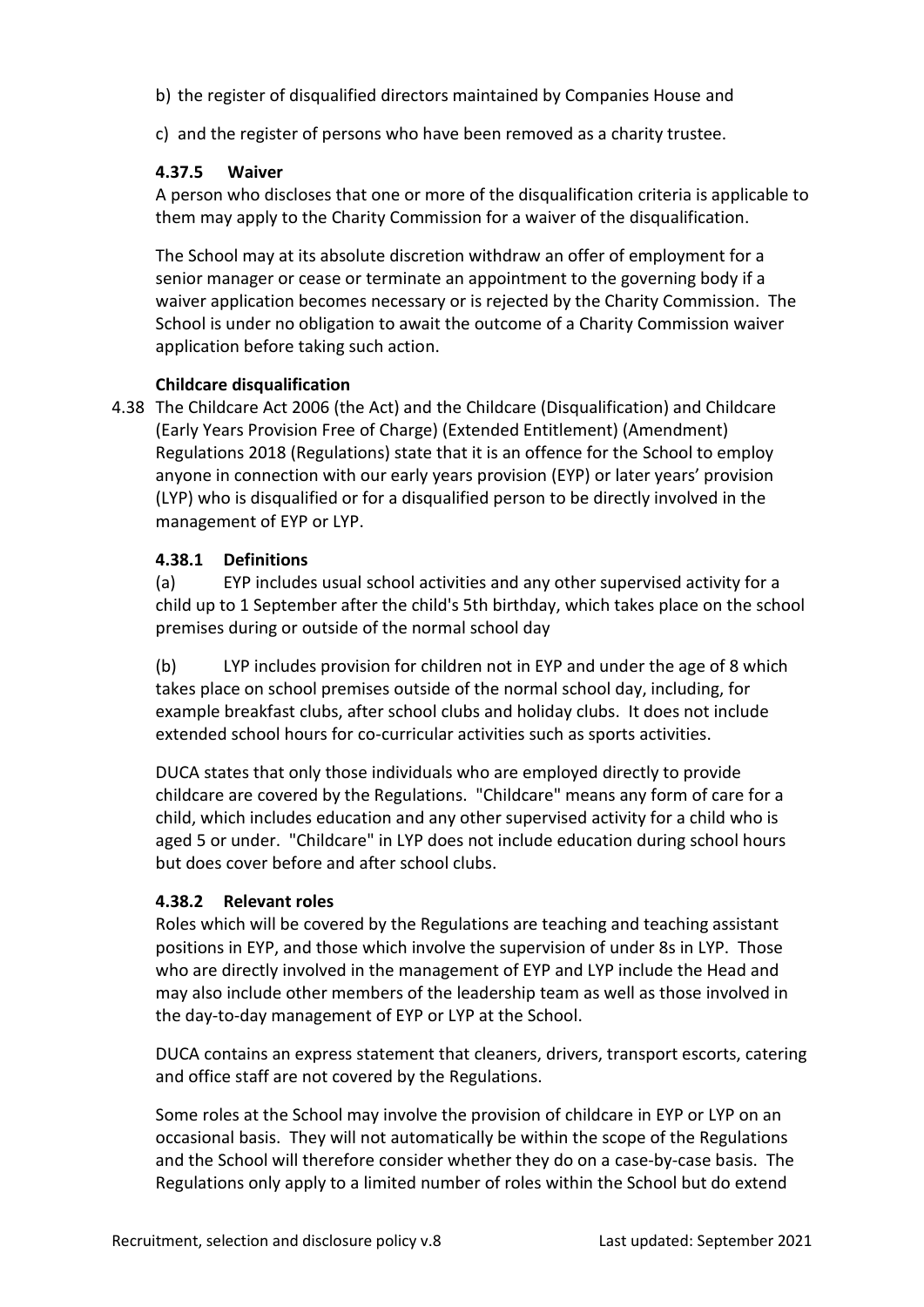beyond employees to governors and volunteers who carry out relevant work in EYP or LYP.

#### **4.38.3 Grounds for disqualification**

The grounds for which a person will be disqualified from working in connection with EYP or LYP are set out in the Regulations. They are not only that a person is barred from working with children (by inclusion on the Children's Barred List) but also include:

- a) having been cautioned (after 6 April 2007) for, or convicted of, certain criminal offences including violent and sexual criminal offences against children and adults whether committed in the United Kingdom or overseas
- b) various grounds relating to the care of children, including where an order is made in respect of a child under the person's care
- c) having had registration refused or cancelled in relation to childcare (including nurseries, day care and child minding or other childcare), having been disqualified from any such registration or having had that registration cancelled
- d) having been refused an application for registration of a children's home or having had any such registration cancelled or
- e) having been prohibited, restricted or disqualified from private fostering.

#### **4.38.4 Self-declaration form**

All applicants to whom an offer of employment is made to carry out a relevant role in EYP or LYP will be required to complete a self-declaration form confirming whether they, or anyone in their household, meet any of the criteria for disqualification under the Regulations.

The School will decide whether a role is relevant and within the scope of EYP or LYP by having regard to the guidance in DUCA. Employment with the School in any relevant role will be conditional upon completion of the self-declaration form and upon the applicant not being disqualified.

The School cannot permit any person who is currently disqualified to start work in a relevant role. The School also reserves the right at its absolute discretion to withdraw an offer of employment if, in the opinion of the School, any information disclosed in the self-declaration form renders that person unsuitable to work at the School.

Applicants who have any criminal records information to disclose about themselves, or anyone in their household, must also provide the following information:

- a) details of the order, restriction, conviction or caution and the date that this was made
- b) the relevant court or body and the sentence, if any, which was imposed and
- c) a copy of the relevant order or conviction.

#### **Applicants are not required to disclose a caution or conviction for an offence committed in the United Kingdom if it has been filtered in accordance with the DBS filtering rules (see section 4.24.1 above).**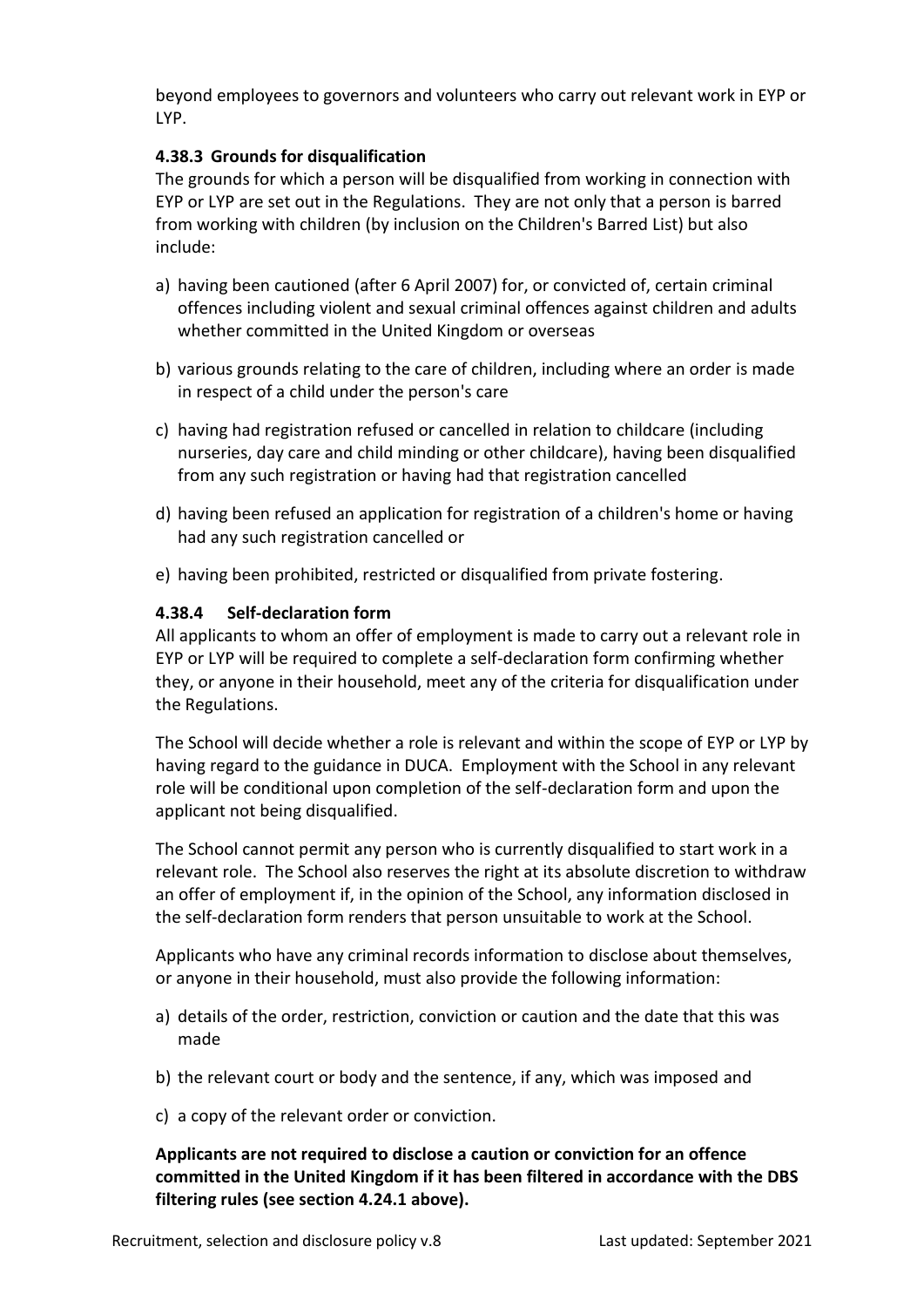**For the avoidance of doubt the School does not require applicants to request any criminal records information directly from the DBS. The School only requires applicants to provide relevant information about themselves and members of their household "to the best of their knowledge".**

#### **4.38.5 Waiver of a disqualification**

**A** person who discloses information which appears to disqualify them from working in a relevant role may apply to Ofsted for a waiver of the disqualification. The School may withdraw an offer of employment at its absolute discretion and is under no obligation to await the outcome of an Ofsted waiver application. If a waiver application is rejected the School will withdraw the conditional offer of employment.

#### **4.38.6 Retention of disqualification information**

The School will securely destroy any information which is provided by an applicant which is not relevant to the childcare disqualification requirements as soon as it is established that it is not relevant. Where a person appointed to a role at the School is found to be disqualified the School will retain any relevant information only for the period it takes for a waiver application to be heard and the decision communicated to the School, after which it will be securely destroyed.

#### **4.38.7 Continuing duty to disclose change in circumstances**

After making this declaration staff in a relevant role are under an on-going duty to inform the School if their circumstances change in a way which would mean they subsequently meet any of the criteria for disqualification. Any failure to disclose relevant information now, or of a future change in circumstances, will be treated as a serious disciplinary matter and may lead to the withdrawal of a job offer or dismissal for gross misconduct.

#### **4.38.8 Medical fitness**

The School is legally required to verify the medical fitness of anyone to be appointed to a post at the School, after an offer of employment has been made but before the appointment can be confirmed.

It is the School's practice that all applicants to whom an offer of employment is made must complete a Health Questionnaire. The School will arrange for the information contained in the Health Questionnaire to be reviewed by the School's medical advisor. This information will be reviewed against the Job Description and the Person Specification for the particular role, together with details of any other physical or mental requirements of the role i.e. proposed timetable, extra- curricular activities, layout of the School etc. If the School's medical advisor has any doubts about an applicant's fitness the School will consider reasonable adjustments in consultation with the applicant. The School may also seek a further medical opinion from a specialist or request that the applicant undertakes a full medical assessment.

Successful applicants will be required to sign a declaration of medical fitness confirming that there are no reasons, on grounds of mental or physical health, why they should not be able to discharge the responsibilities required by the role. If an applicant prefers to discuss this with the School instead, or to attend an occupational health assessment to consider their fitness for the role, they should contact the HR & Compliance Manager so that appropriate arrangements can be made.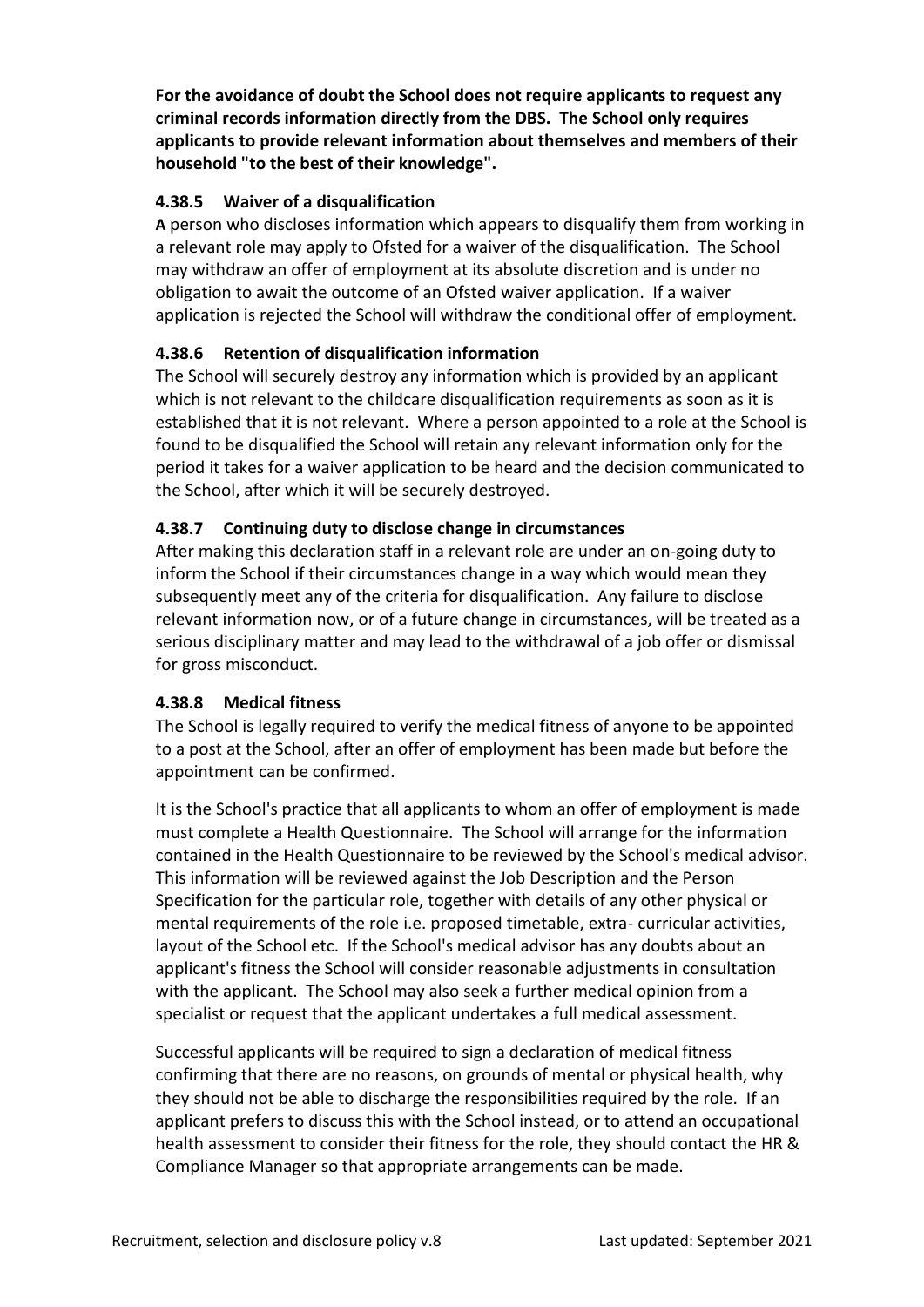The School is aware of its duties under the Equality Act 2010. No job offer will be withdrawn without first consulting with the applicant, obtaining medical evidence, considering reasonable adjustments and suitable alternative employment.

### <span id="page-16-0"></span>**5. Contractors and agency staff**

- 5.1 Contractors engaged by the School must complete the same checks for their employees that the School is required to complete for its staff. The School requires confirmation that these checks have been completed before employees of the Contractor can commence work at the School.
- 5.2 Agencies who supply staff to the School must also complete the pre-employment checks which the School would otherwise complete for its staff. Again, the School requires confirmation that these checks have been completed before an individual can commence work at the School.
- 5.3 The School will independently verify the identity of staff supplied by contractors or an agency in accordance with section 4 above and requires the provision of the DBS disclosure certificate before those individuals can commence work at the School.

#### <span id="page-16-1"></span>**6. Volunteers**

- 6.1 The School will request an enhanced DBS disclosure and Children's Barred List information on all volunteers undertaking regulated activity with pupils at or on behalf of the School (the definition of regulated activity set out in 4.24.2 above will be applied to all volunteers).
- 6.2 The School will request an enhanced DBS disclosure without Children's Barred List information on all volunteers who do not undertake regulated activity. This is likely to be because their volunteering duties are subject to regular, day to day supervision by a fully checked member of staff or by a volunteer who the School has deemed appropriate to supervise and ensure the safety of those pupils in their care.
- 6.3 Under no circumstances will the School permit an unchecked volunteer to have unsupervised contact with pupils.
- 6.4 It is the School's policy that a new DBS certificate is required for volunteers who will engage in regulated activity but who have not been involved in any activities with the School for three consecutive months or more. Those volunteers who are likely to be involved in activities with the School on a regular basis may be required to sign up to the DBS update service as this permits the School to obtain up to date criminal records information without delay prior to each new activity in which a volunteer participates.
- 6.5 In addition, the School will seek to obtain such further suitability information about a volunteer as it considers appropriate in the circumstances. This may include (but is not limited to the following):
	- formal or informal information provided by staff, parents and other volunteers
	- character references from the volunteer's place of work or any other relevant source; and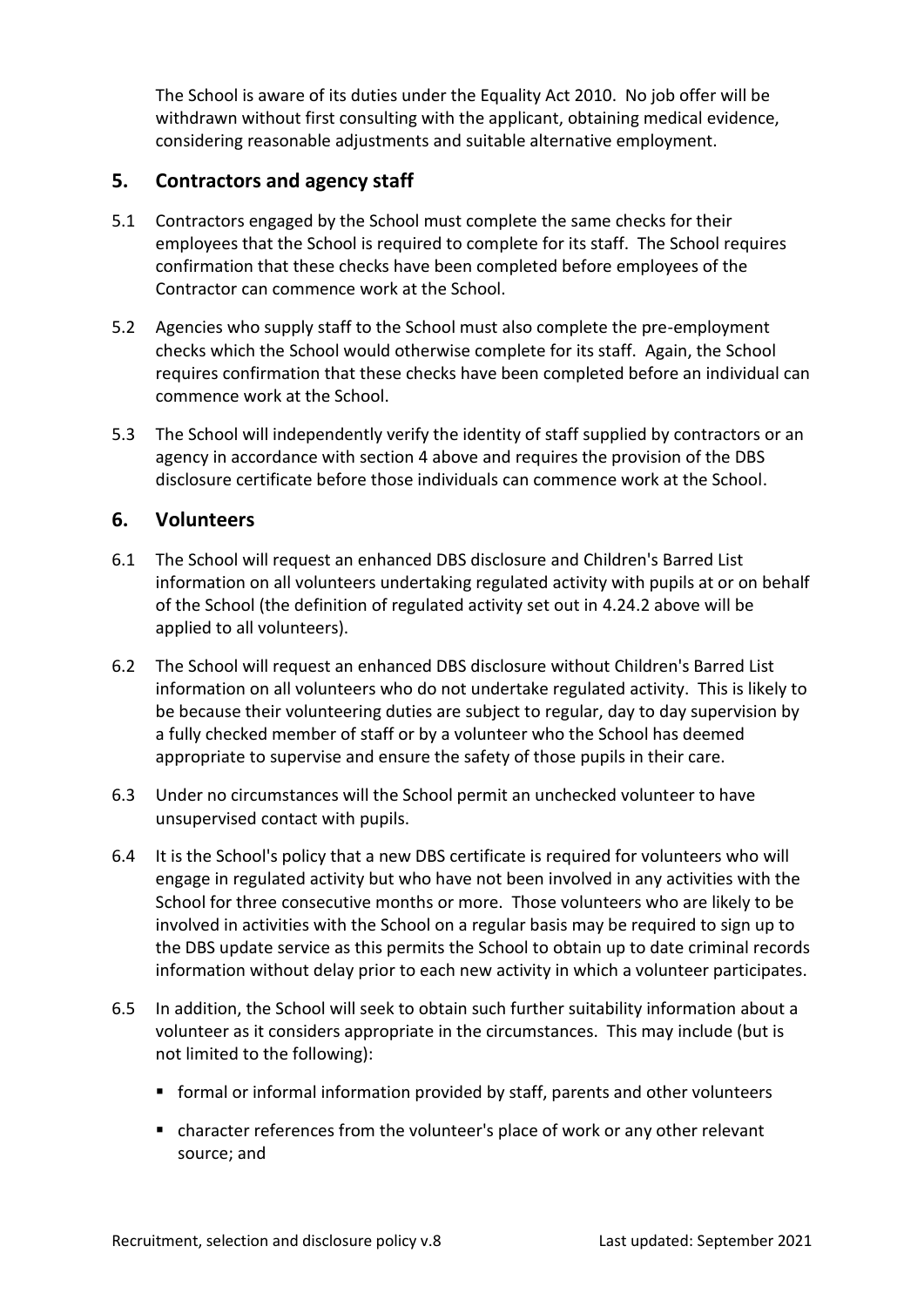■ an informal safer recruitment interview.

### <span id="page-17-0"></span>**7. Visiting speakers and the Prevent Duty**

- 7.1 The Prevent Duty Guidance requires the School to have clear protocols for ensuring that any visiting speakers, whether invited by staff or by pupils, are suitable and appropriately supervised.
- 7.2 The School is not permitted to obtain a DBS disclosure or Children's Barred List information on any visiting speaker who does not engage in regulated activity at the School or perform any other regular duties for or on behalf of the School.
- 7.3 All visiting speakers will be subject to the School's usual visitors' protocol. This will include signing in and out at Reception, the wearing of a visitor's badge at all times and being escorted by a fully vetted member of staff between appointments.
- 7.4 The School will also obtain such formal or informal background information about a visiting speaker as is reasonable in the circumstances to decide whether to invite and / or permit a speaker to attend the School. In doing so the School will always have regard to the Prevent Duty Guidance and the definition of "extremism" set out in KCSIE which states:

"*"Extremism" is vocal or active opposition to fundamental British values, including democracy, the rule of law, individual liberty and mutual respect and tolerance of different faiths and beliefs. We also include in our definition of extremism calls for the death of members of our armed forces, whether in this country or overseas. Terrorist groups very often draw on extremist ideas developed by extremist organisations.*"

7.5 In fulfilling its Prevent Duty obligations the School does not discriminate on the grounds of race, colour, nationality, ethnic or national origin, religion or religious belief, sex or sexual orientation, marital or civil partner status, disability or age.

# <span id="page-17-1"></span>**8. Policy on recruitment of ex-offenders**

#### **Background**

- 8.1 The School will not unfairly discriminate against any applicant for employment on the basis of conviction or other details revealed. The School makes appointment decisions on the basis of merit and ability. If an applicant has a criminal record this will automatically bar him/her from employment within the School. Instead, each case will be decided on its merits in accordance with the objective assessment criteria set out in paragraph 8.5 below.
- 8.2 All positions within the School are exempt from the provisions of the Rehabilitation of Offenders Act 1974. All applicants must therefore declare all previous convictions and cautions, including those which would normally be considered "spent" except those received for an offence committed in the United Kingdom if it has been filtered in accordance with the DBS filtering rules (see 4.24.1 above).
- 8.3 A failure to disclose a previous conviction (which should be declared) may lead to an application being rejected or, if the failure to disclose is discovered after employment has started, may lead to summary dismissal on the grounds of gross misconduct. A failure to disclose a previous conviction may also amount to a criminal offence.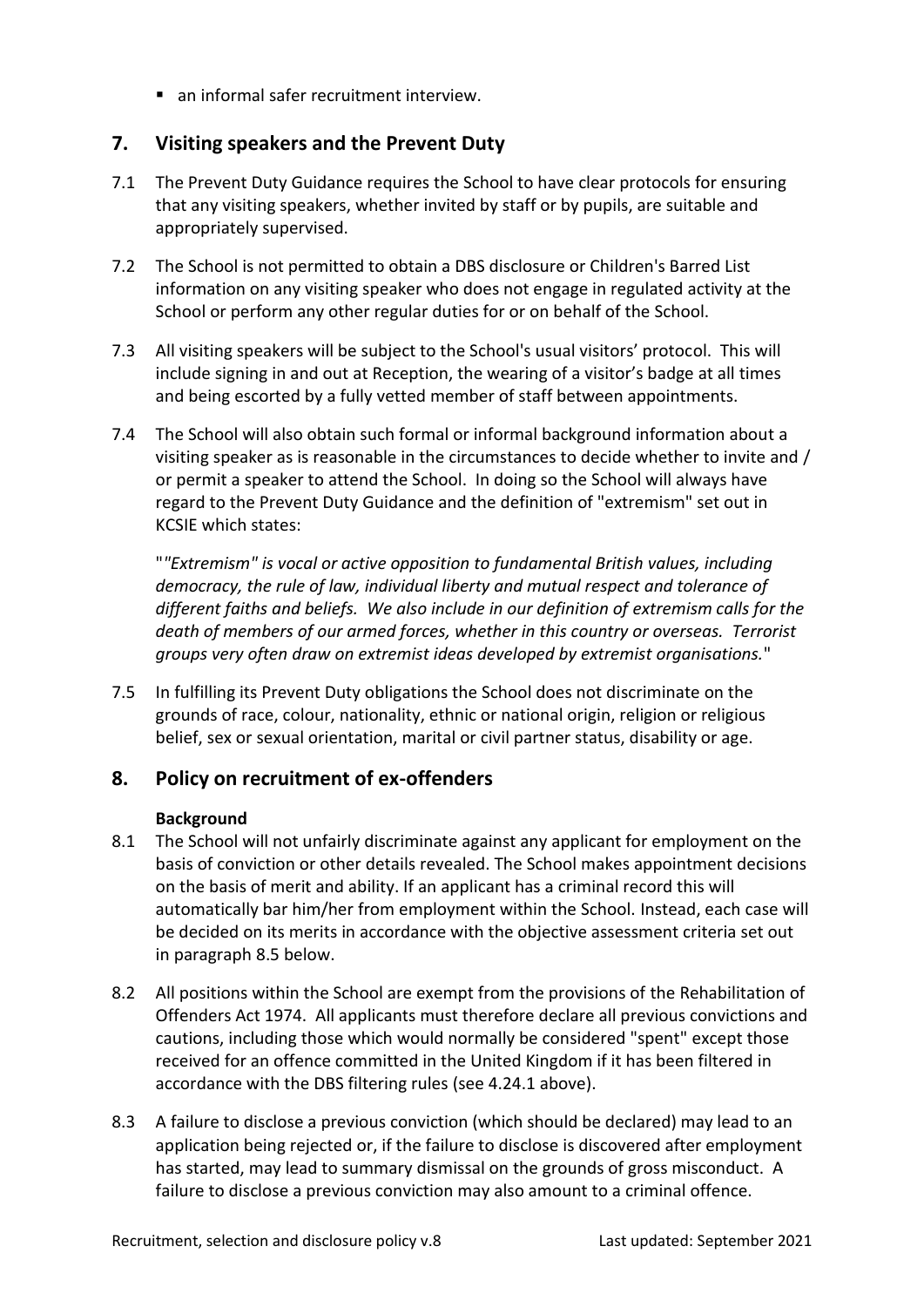- 8.4 It is unlawful for the School to employ anyone who is barred from working with children. It is a criminal offence for any person who is barred from working with children to attempt to apply for a position at the School. The School will make a report to the Police and / or the DBS if:
	- it receives an application from a barred person
	- it is provided with false information in, or in support of an applicant's application or
	- it has serious concerns about an applicant's suitability to work with children.

#### **Assessment Criteria**

- 8.5 In the event that relevant information (whether in relation to previous convictions or otherwise) is volunteered by an applicant during the recruitment process or obtained through a disclosure check, the School will consider the following factors before reaching a recruitment decision:
	- whether the conviction or other matter revealed is relevant to the position in question
	- the seriousness of any offence or other matter revealed
	- the length of time since the offence or other matter occurred
	- whether the applicant has a pattern of offending behaviour or other relevant matters
	- whether the applicant's circumstances have changed since the offending behaviour or other relevant matters and
	- the circumstances surrounding the offence and the explanation(s) offered by the convicted person.
- 8.6 If the post involves regular contact with children, it is the School's normal policy to consider it a high risk to employ anyone who has been convicted at any time of any the following offences:
	- murder, manslaughter, rape, other serious sexual offences, grievous bodily harm or other serious acts of violence; or
	- serious class A drug related offences, robbery, burglary, theft, deception or fraud.
- 8.7 If the post involves access to money or budget responsibility, it is the School's normal policy to consider it a high risk to employ anyone who has been convicted at any time of robbery, burglary, theft, deception or fraud.
- 8.8 If the post involves some driving responsibilities, it is the School's normal policy to consider it a high risk to employ anyone who has been convicted of drink driving within the last ten years.

#### **Assessment Procedure**

8.9 In the event that relevant information (whether in relation to previous convictions or otherwise) is volunteered by an applicant during the recruitment process or obtained through a disclosure check, the School will carry out a risk assessment by reference to the criteria set out above. The assessment form must be signed by the Head of the School before a position is offered or confirmed.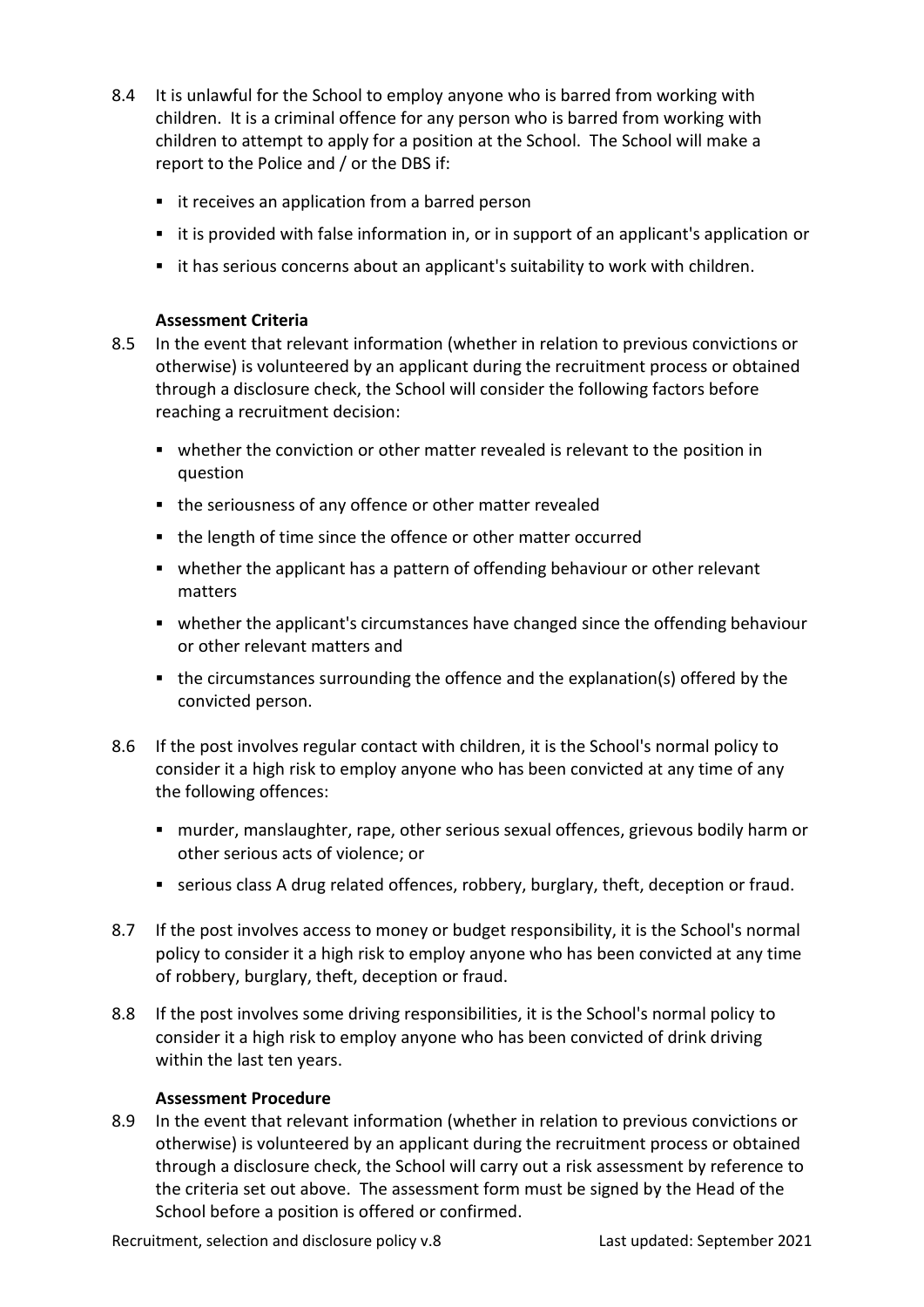8.10 If an applicant wishes to dispute any information contained in a disclosure, he / she can do so by contacting the DBS direct. In cases where the applicant would otherwise be offered a position were it not for the disputed information, the School will, where practicable and at its discretion, defer a final decision about the appointment until the applicant has had a reasonable opportunity to challenge the disclosure information.

#### **Retention and Security of Disclosure Information**

- 8.11 The School's policy is to observe the guidance issued or supported by the DBS on the use of disclosure information but is under no obligation to do so.
- 8.12 In particular, the School will:
	- store disclosure information and other confidential documents issued by the DBS in locked, non-portable storage containers, access to which will be restricted to members of the School's senior management team
	- not retain disclosure information or any associated correspondence for longer than is necessary, and for a maximum of six months. The School will keep a record of the date of a disclosure, the name of the subject, the type of disclosure, the position in question, the unique number issued by the DBS and the recruitment decision taken
	- ensure that any disclosure information is destroyed by suitably secure means such as shredding and
	- prohibit the photocopying or scanning of any disclosure information without the express permission of the individual to whom the disclosure relates.

#### <span id="page-19-0"></span>**9. Retention of records**

- 9.1 The School is legally required to undertake the above pre-employment checks. Therefore, if an applicant is successful in their application, the School will retain on his/her personnel file any relevant information provided as part of the application process. This will include copies of documents used to verify identity, right to work in the UK, medical fitness and qualifications. Medical information may be used to help the School to discharge its obligations as an employer for example, so that the School may consider reasonable adjustments if an employee suffers from a disability or to assist with any other workplace issue.
- 9.2 This documentation will be retained by the School for the duration of the successful applicant's employment with the School. It will be retained for a period of seven years after employment terminates after which it will be securely destroyed.
- 9.3 If the application is unsuccessful, all documentation relating to the application will normally be confidentially destroyed after six months. Please see *the Data protection policy* for information about retention of records.

#### <span id="page-19-1"></span>**10. Whistleblowing and exit interviews**

10.1 All staff are trained so that they understand they are expected and encouraged to raise concerns they have, whether related to the safeguarding and welfare of pupils, the conduct of staff or other matters, during the course of their employment in accordance with the School's polices (including the *Whistleblowing policy*, the *Safeguarding and child protection policy* and the *Code of conduct policy*). All staff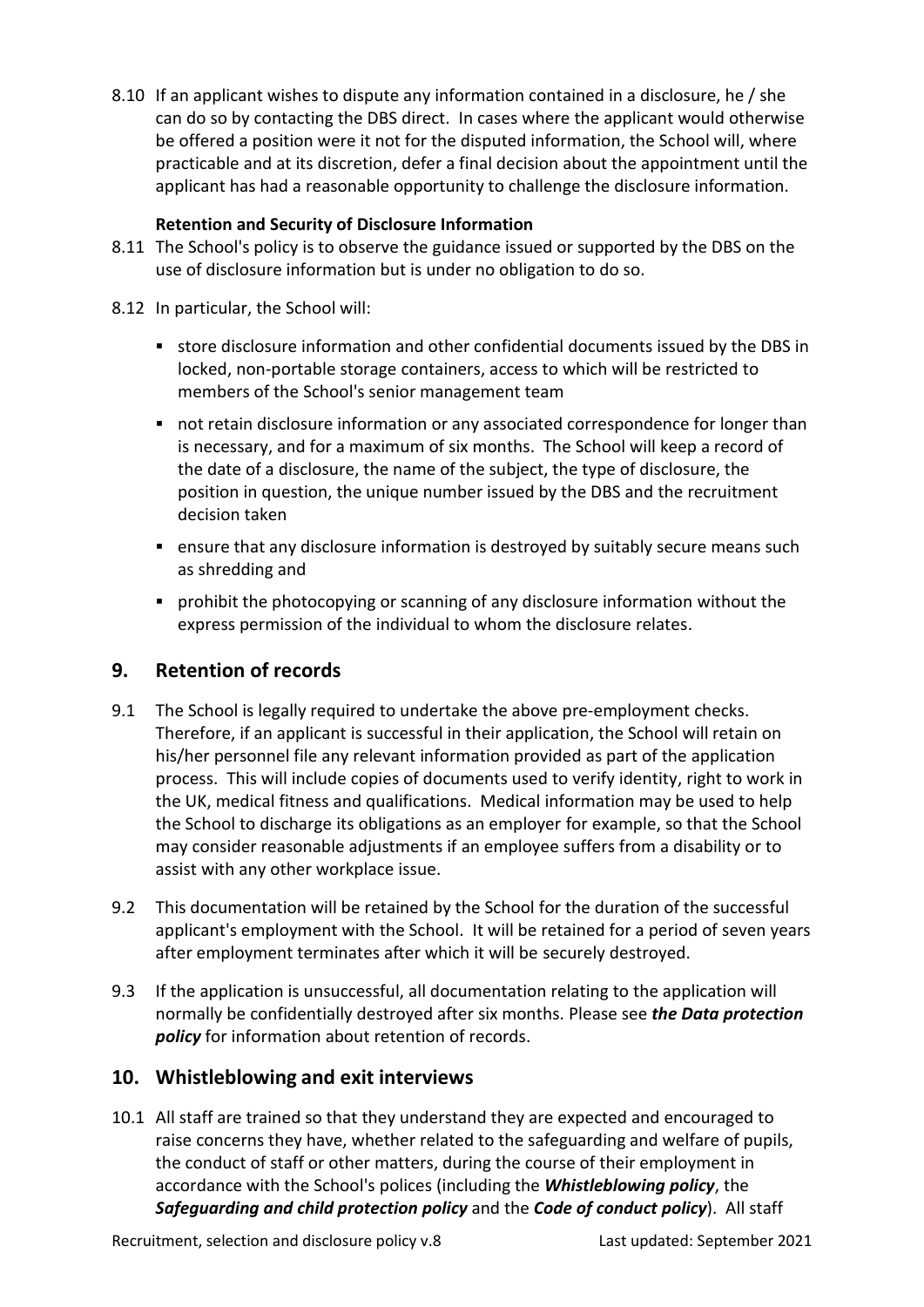receive training so that they understand the School's expectations. Safeguarding children is at the centre of the School's culture and is accordingly considered formally during staff performance development reviews and appraisal and finally at an exit interview which are offered to all leavers.

# <span id="page-20-0"></span>**11. Referrals to the DBS and Teaching Regulation Agency (TRA)**

- 11.1 This policy is primarily concerned with the promotion and practice of safer recruitment. However, applicants should also be aware that the School has legal responsibilities to fulfil when employment comes to an end. In particular the School also has a legal duty to make a referral to the DBS in circumstances where:
	- an individual has applied for a position at the School despite being barred from working with children and/or
	- an individual has been removed by the School from working in regulated activity (whether paid or unpaid), or has resigned prior to being removed, because they have harmed, or pose a risk of harm to, a child.
- 11.2 The DBS will consider whether to impose sanctions on that individual which may restrict or prevent them from working with children in future.
- 11.3 In addition, if a teacher is dismissed because they are found to have committed serious misconduct, or they have breached the Teachers' Standards, or they resign prior to dismissal on such grounds, the School will make a referral to the Teaching Regulation Agency.
- 11.4 The Teaching Regulation Agency will consider whether to impose a prohibition from teaching order.

#### <span id="page-20-1"></span>**12. Further information**

- 12.1 If an applicant has any queries about the recruitment process or on how to apply for a post, he/she should contact the HR and Compliance Manager.
- 12.2 This policy will be reviewed every academic year or sooner if changes to legislation, compliance requirements or good practice dictate.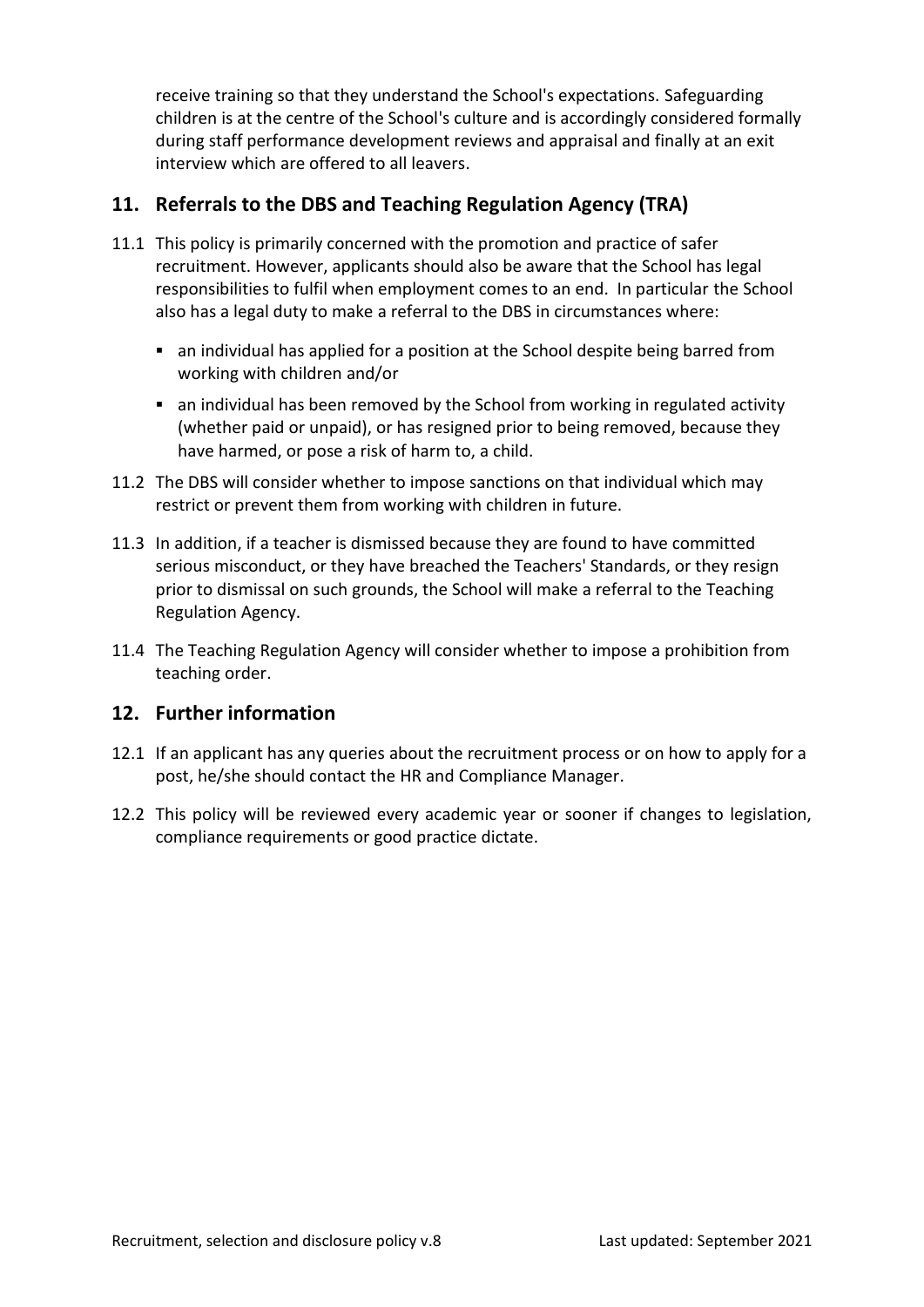#### <span id="page-21-0"></span>**Appendix 1 List of valid identity documents**

#### *You must produce one document from Group 1; and Two further documents from either of Group 1, Group 2a or Group 2b, one of which must verify your current address.*

#### **Group 1: Primary identity documents:**

- current valid passport
- **•** biometric residence permit (UK)
- <span id="page-21-1"></span>• current driving licence<sup>5</sup> photocard - full or provisional (UK / Isle of Man and Channel Islands)
- birth certificate issued within 12 months of birth (UK, Isle of Man and Channel Islands including those issued by UK authorities overseas, such as Embassies, High Commissions and HM Forces)
- adoption certificate (UK and Channel Islands)

#### **Group 2a: Trusted government documents**

- current driving licence<su[p](#page-21-1)>5</sup>photocard full or provisional (all countries outside the UK excluding Isle of Man and Channel Islands)
- current driving licence<su[p](#page-21-1)>5</sup>paper version if issued before 1998 full or provisional (UK, Isle of Man and Channel Islands)
- birth certificate issued at any time after the date of birth (UK, Isle of Man and Channel Islands)
- marriage / civil partnership certificate (UK and Channel Islands)
- . immigration document, visa or work permit (issued by a country outside the UK. Valid only for roles whereby the applicant is living and working outside of the UK. Visa / permit must relate to the non-UK country in which the role is based)
- HM Forces ID card (UK)
- **.** fire arms licence (UK, Channel Islands and Isle of Man)

#### **Group 2b: Financial and social history documents**

- work permit/visa (UK; valid up to expiry date)
- letter of sponsorship from future employment provider (non-UK/non-EEA only; valid only for applicants residing outside the UK at the time of application; must be valid at time of application)
- EEA national ID card (must be valid at time of application)
- Irish passport card (cannot be used with an Irish passport; must be valid at time of application)
- cards carrying the PASS accreditation logo (UK, Isle of Man and Channel Islands; must be valid at time of application)
- letter from Head or College Principal (UK; for 16-19-year olds in full time education. This is only used in exceptional circumstances if other documents cannot be provided; must be valid at time of application)

#### **Less than 3 months old:**

- bank / building society statement (UK and Channel Islands)
- bank / building society statement (countries outside the UK)
- bank / building society account opening confirmation letter (UK)
- credit card statement (UK)
- utility bill (UK; not mobile telephone bill)
- benefit statement for example, child benefit, pension (UK)
- a document from central or local government/ government agency / local authority giving an entitlement for example, from the Department for Work and Pensions, the Employment Service, HM Revenue & Customs, (UK and Channel Islands)

#### **Less than 12 months' old**

- financial statement for example, pension, endowment, ISA (UK)
- mortgage statement (UK)
- P45/P60 statement (UK and Channel Islands)

<sup>5</sup> All driving licences must be valid